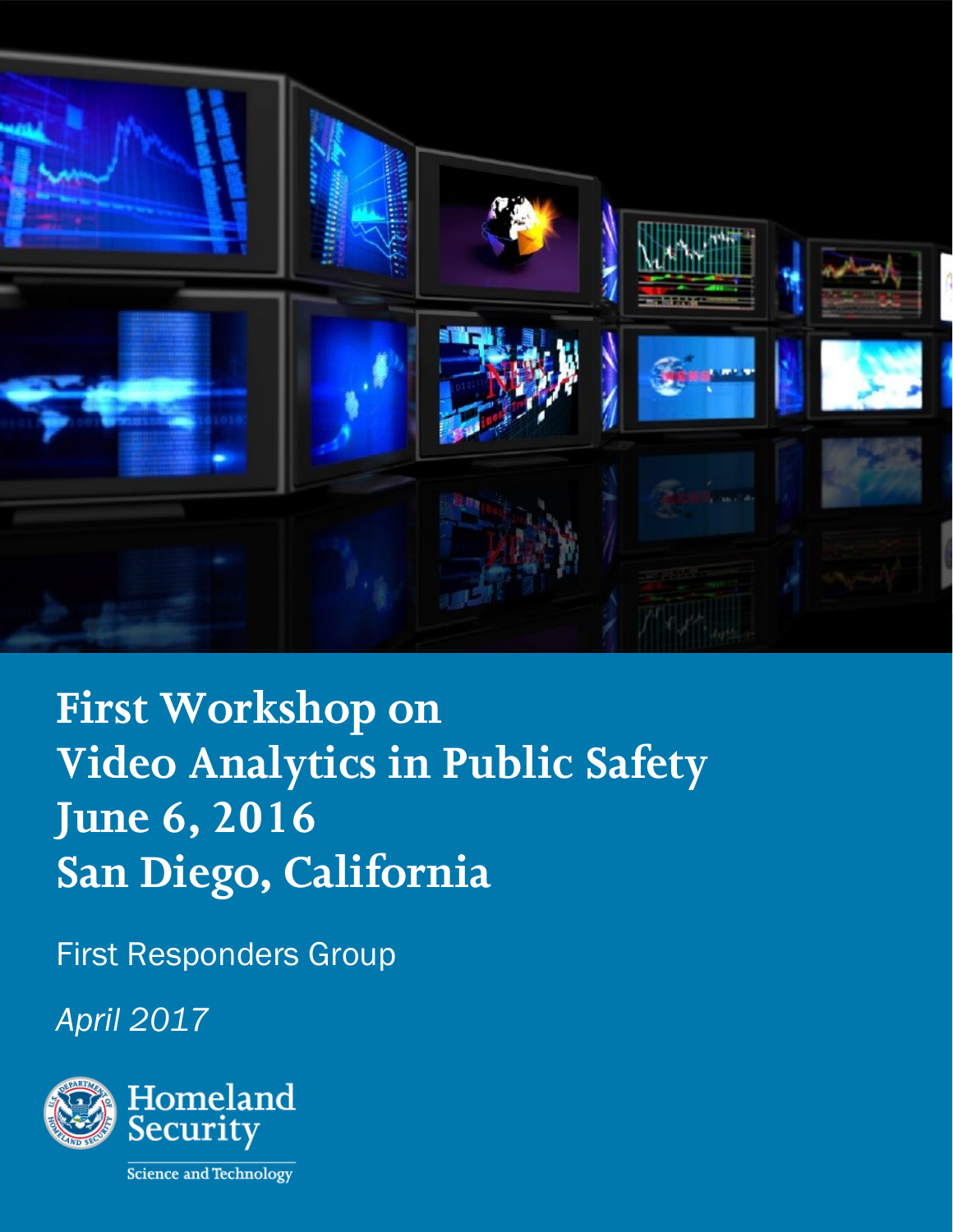Intentionally Blank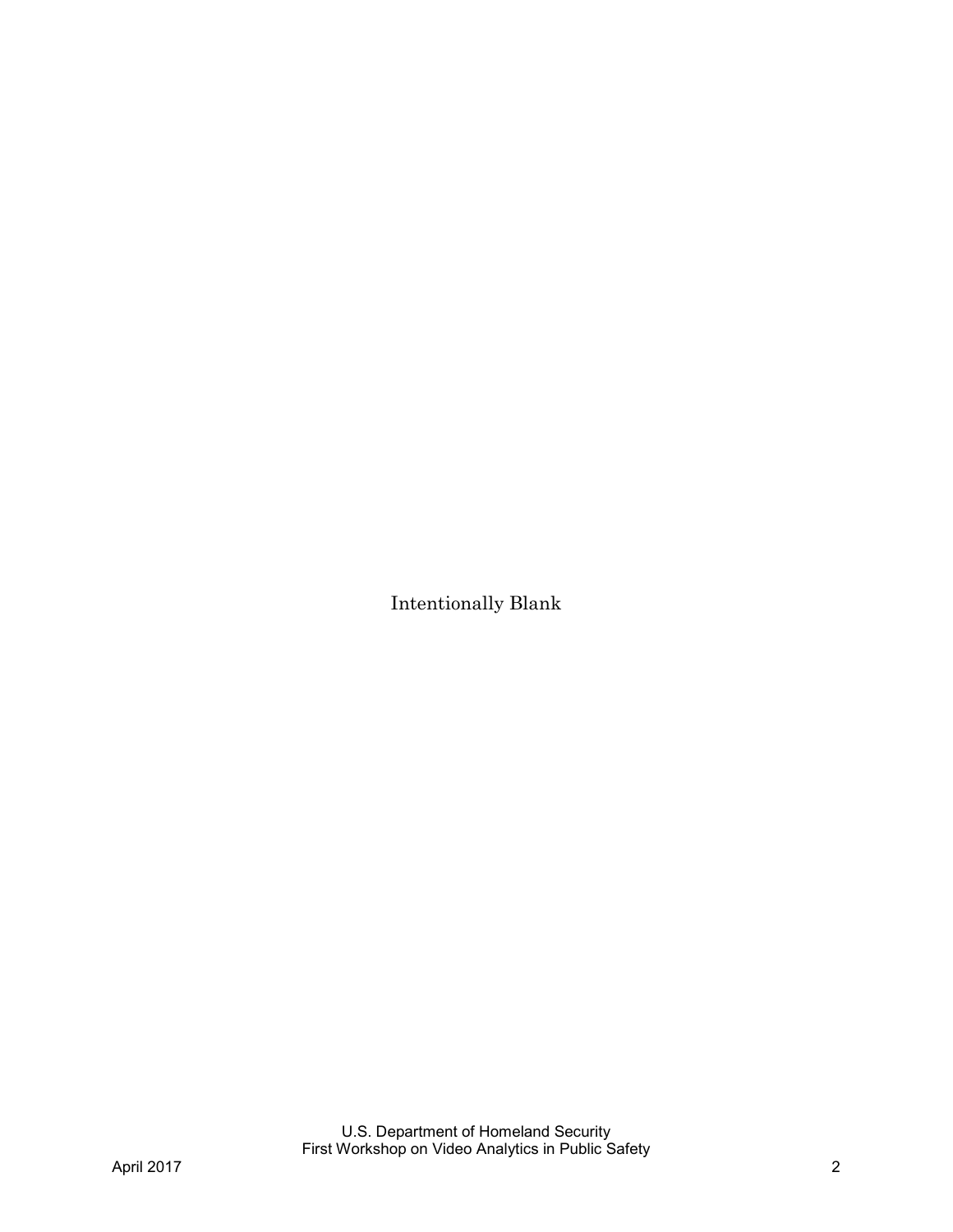# First Workshop on Video Analytics in Public Safety June 6, 2016 San Diego, California

**April 2017**

#### **Prepared for: The First Responders Group Office for Interoperability and Compatibility**

#### **Prepared by: U.S. Department of Commerce National Institute of Standards and Technology**

John Garofolo, Workshop Chair, *NIST Information Technology Lab* John Contestabile, Johns Hopkins University - Applied Physics Lab John Powell, Los Angeles County Sheriff's Department (retired) Jason J. Corso, University of Michigan Gerald Friedland, International Computer Science Institute Peter Tu, GE Global Research Sharath Pankanti, *IBM T.J. Watson* Lauren Brush, Johns Hopkins University Applied Physics Lab Eric Frost, San Diego State University Donald Zoufal, CrowZnest Consulting Barry Luke, National Public Safety Telecommunications Council Steve Surfaro, ASIS International/Axis Communications Anthony Hoogs, *Kitware Inc.* John Audia, Navarro Consulting Simson Garfinkel, NIST Information Technology Laboratory Reva Schwartz, NIST Special Programs Office Andrew Weinert, MIT Lincoln Laboratory



**Science and Technology** 

U.S. Department of Homeland Security First Workshop on Video Analytics in Public Safety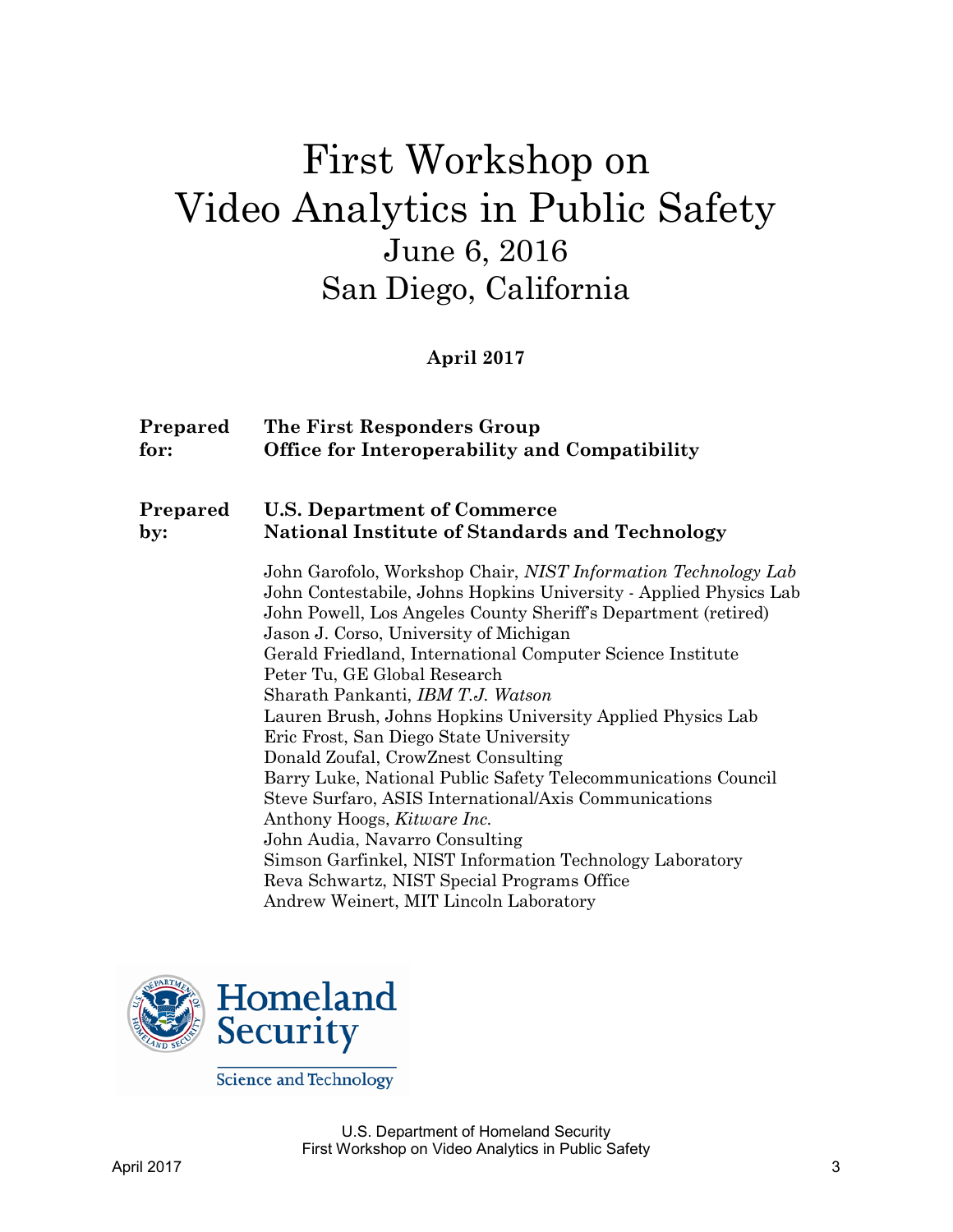Intentionally Blank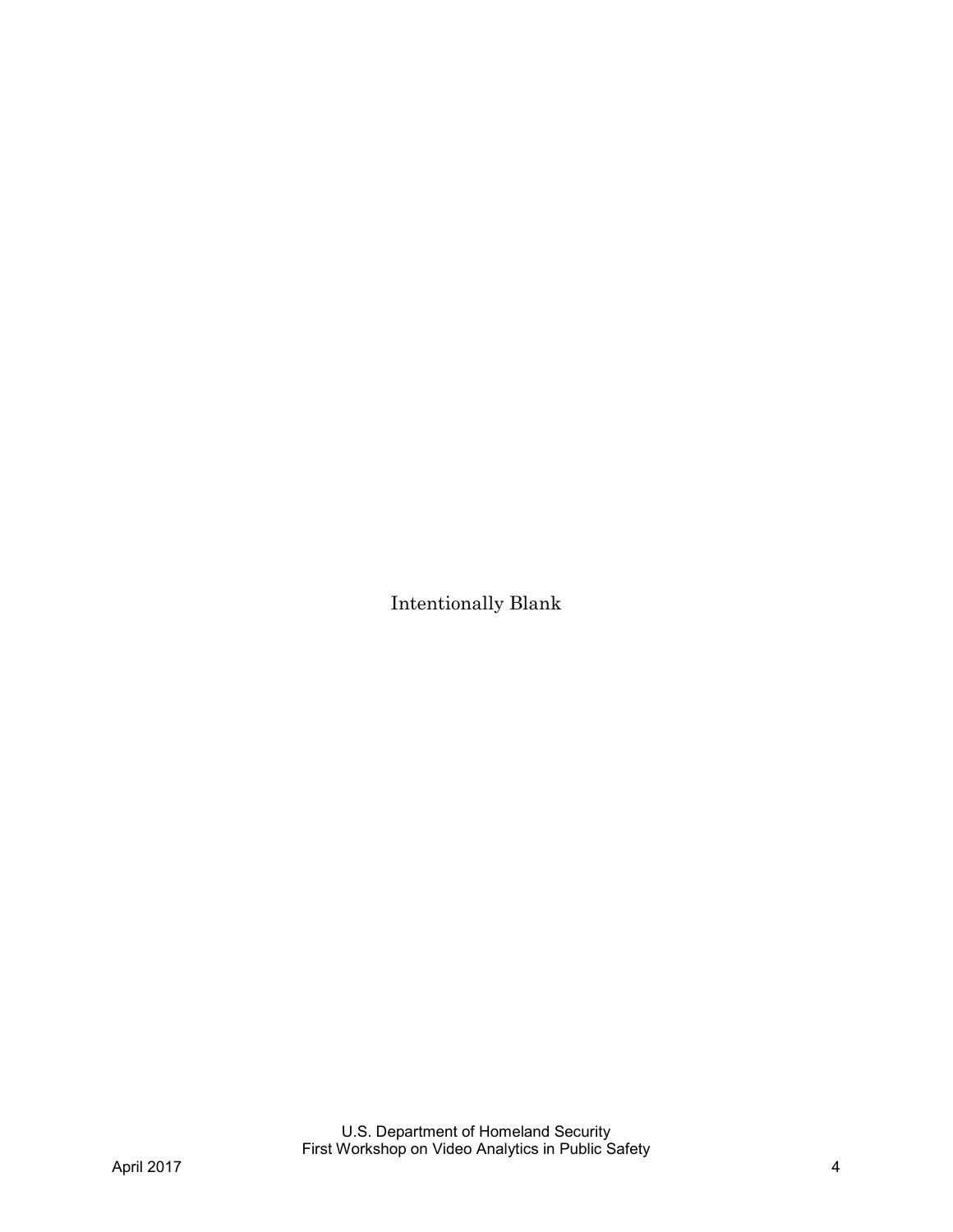# <span id="page-4-0"></span>**Publication Notice**

### <span id="page-4-1"></span>**Disclaimer**

The views and opinions of authors expressed herein do not necessarily reflect those of the U.S. government.

Reference herein to any specific commercial products, processes or services by trade name, trademark, manufacturer or otherwise does not necessarily constitute or imply its endorsement, recommendation or favoring by the U.S. government.

The information and statements contained herein shall not be used for the purposes of advertising, nor to imply the endorsement or recommendation of the U.S. government.

With respect to documentation contained herein, neither the U.S. government nor any of its employees make any warranty, express or implied, including but not limited to the warranties of merchantability and fitness for a particular purpose. Further, neither the U.S. government nor any of its employees assume any legal liability or responsibility for the accuracy, completeness or usefulness of any information, apparatus, product or process disclosed; nor do they represent that its use would not infringe privately owned rights.

### <span id="page-4-2"></span>**Contact Information**

Please send comments or questions to: [SandTFRG@HQ.DHS.GOV](mailto:SandTFRG@HQ.DHS.GOV?subject=First%20Workshop%20on%20Video%20Analytics%20in%20Public%20Safety)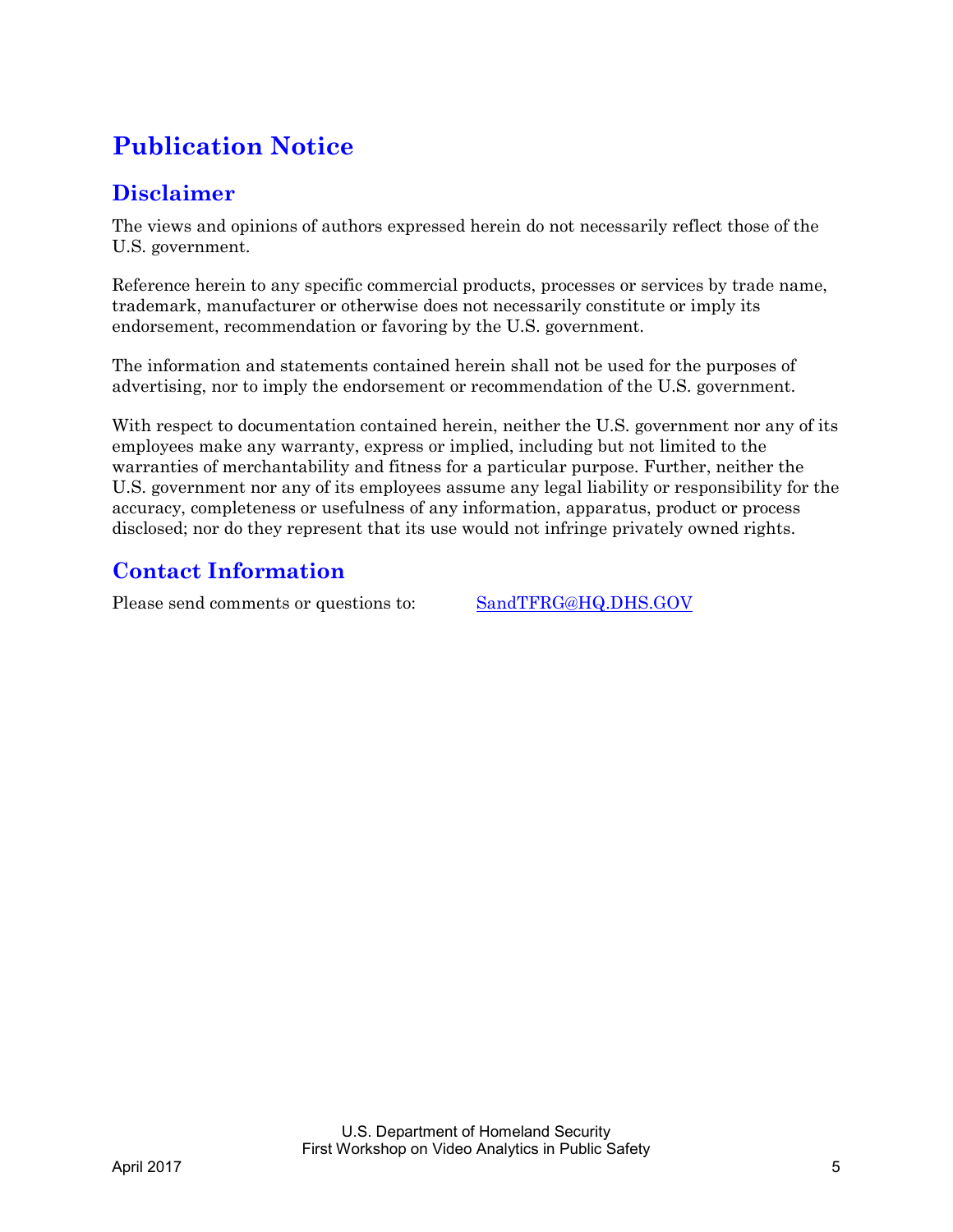Intentionally Blank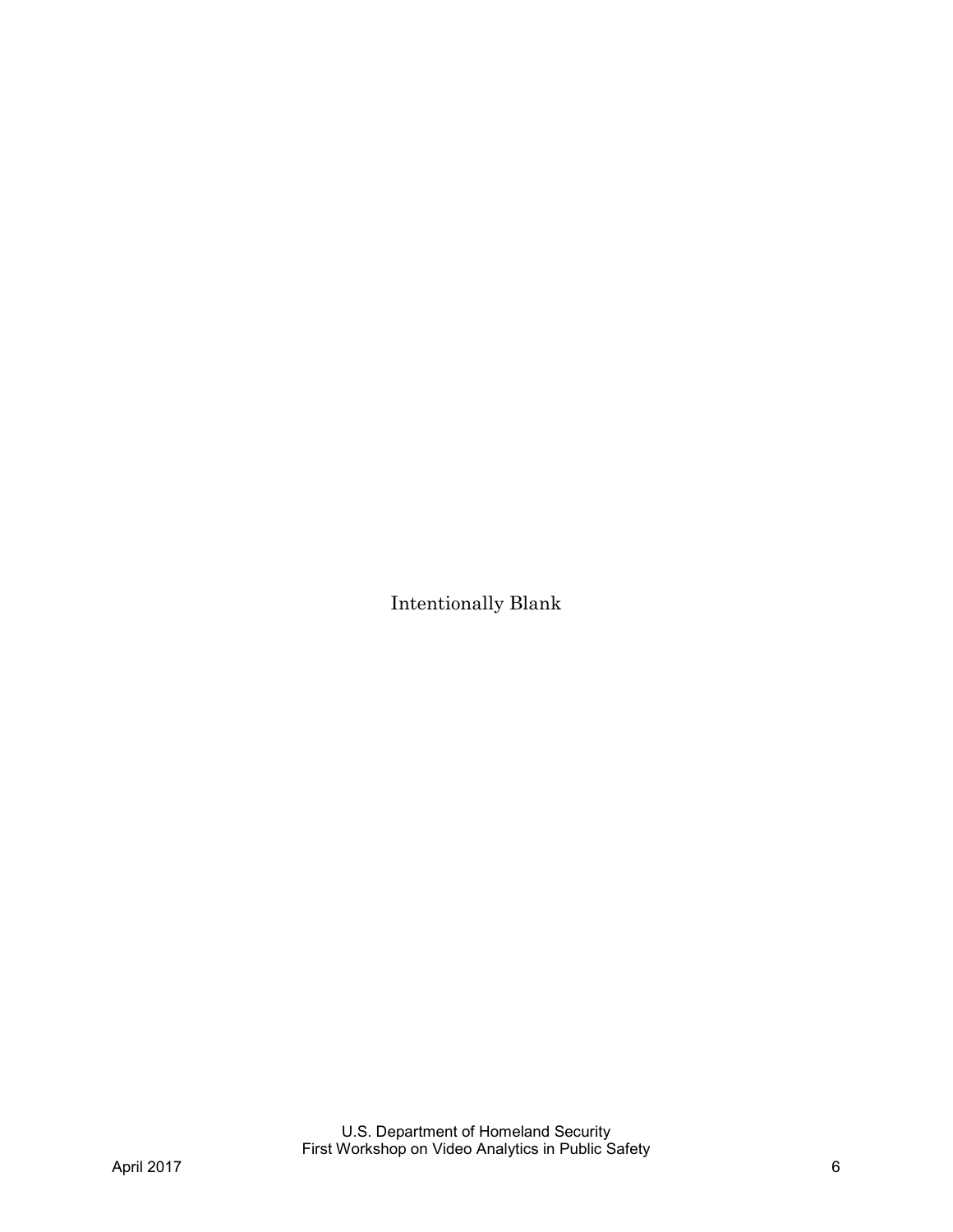## **Acknowledgements**

The workshop organizing committee would like to thank and acknowledge the following people and organizations for their support of this seminal event:

**Federal Advisors:** Afua Bruce, Executive Director, White House National Science and Technology Council; Cuong Luu, Program Manager, Office for Interoperability and Compatibility - First Responders Group, Science and Technology Directorate, Department of Homeland Security; and Dereck Orr, Chief, NIST Communication Technology Lab Public Safety Communications Division

**Technical Editor:** James Horan, NIST Information Technology Laboratory

**Organizational Contributors:** Terri Hunter, NIST Information Technology Laboratory; Nancy Forbes, Networking and Information Technology Research Directorate; Fouad Ramia, Networking and Information Technology Research Directorate; and Gladys Arrisueno and her team in NIST Conference Services

**Workshop Sponsors:** Department of Homeland Security Office for Interoperability and Compatibility - First Responders Group, Science and Technology Directorate; NIST Communications Technology Laboratory, Information Technology Laboratory, and Special Programs Office; and White House Office of Science and Technology Policy, National Science and Technology Committee, Networking and Information Technology Research Directorate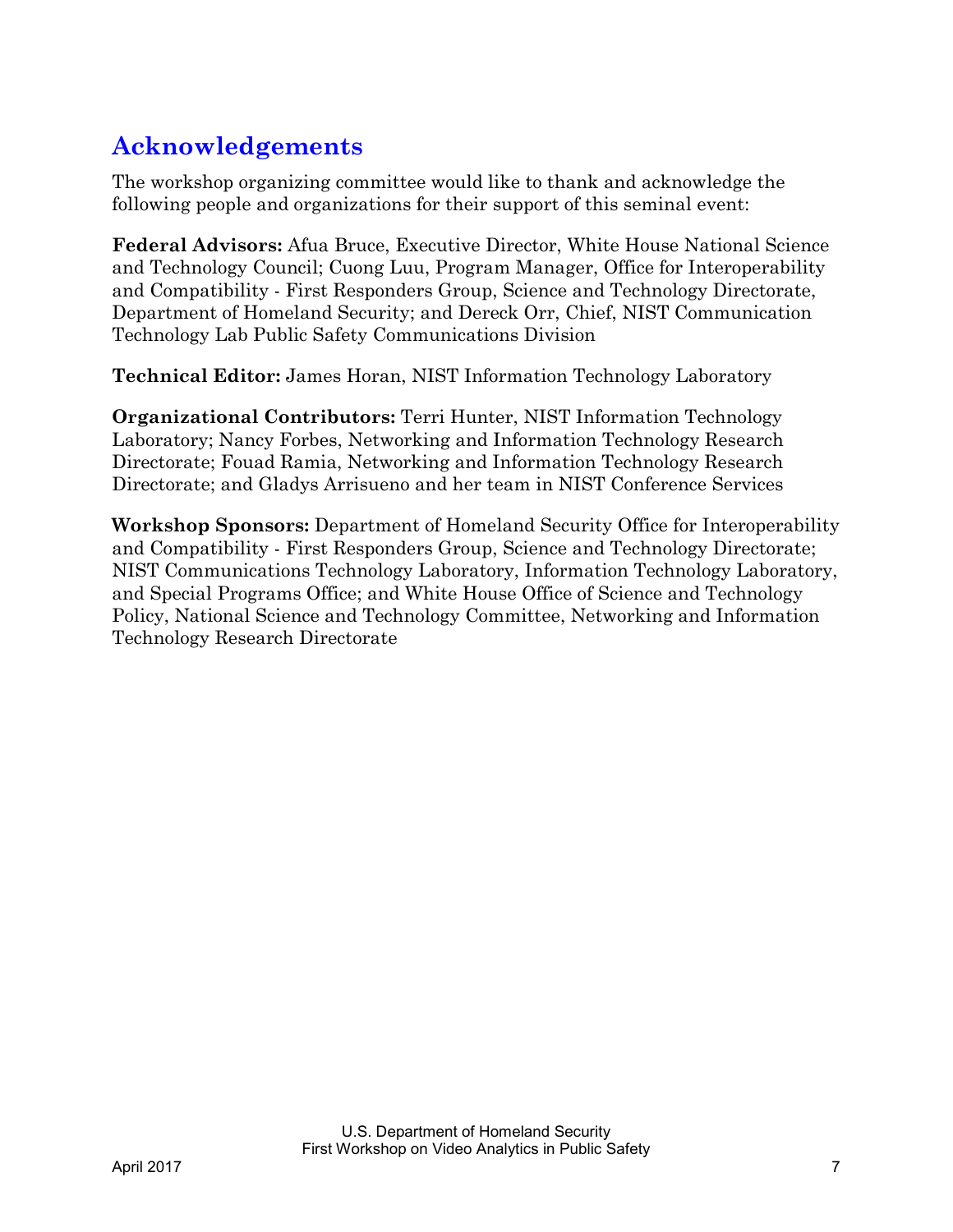Intentionally Blank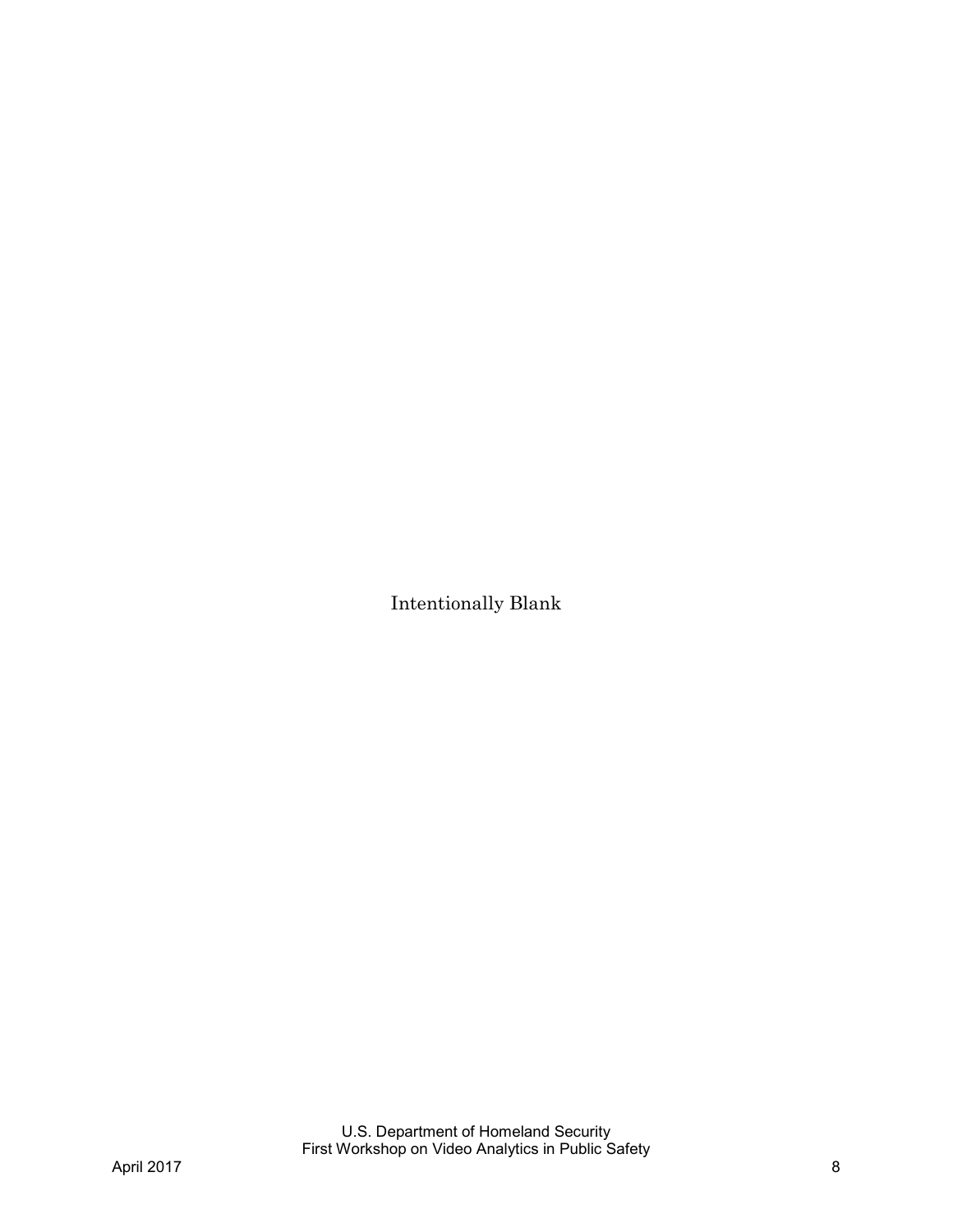# **Table of Contents**

| $\mathbf{1}$                                                                         |  |
|--------------------------------------------------------------------------------------|--|
| 1.1                                                                                  |  |
| 1.2                                                                                  |  |
| 1.3                                                                                  |  |
| 1.4                                                                                  |  |
| Public Safety and Transportation Safety Video Practitioners Panel Report 18<br>1.4.1 |  |
| 1.4.2                                                                                |  |
| 1.4.3                                                                                |  |
| 1.4.4                                                                                |  |
| 1.4.5                                                                                |  |
| 1.4.6                                                                                |  |
| $\overline{2}$                                                                       |  |
| 2.1                                                                                  |  |
| 2.2                                                                                  |  |
| 2.3                                                                                  |  |
| 3                                                                                    |  |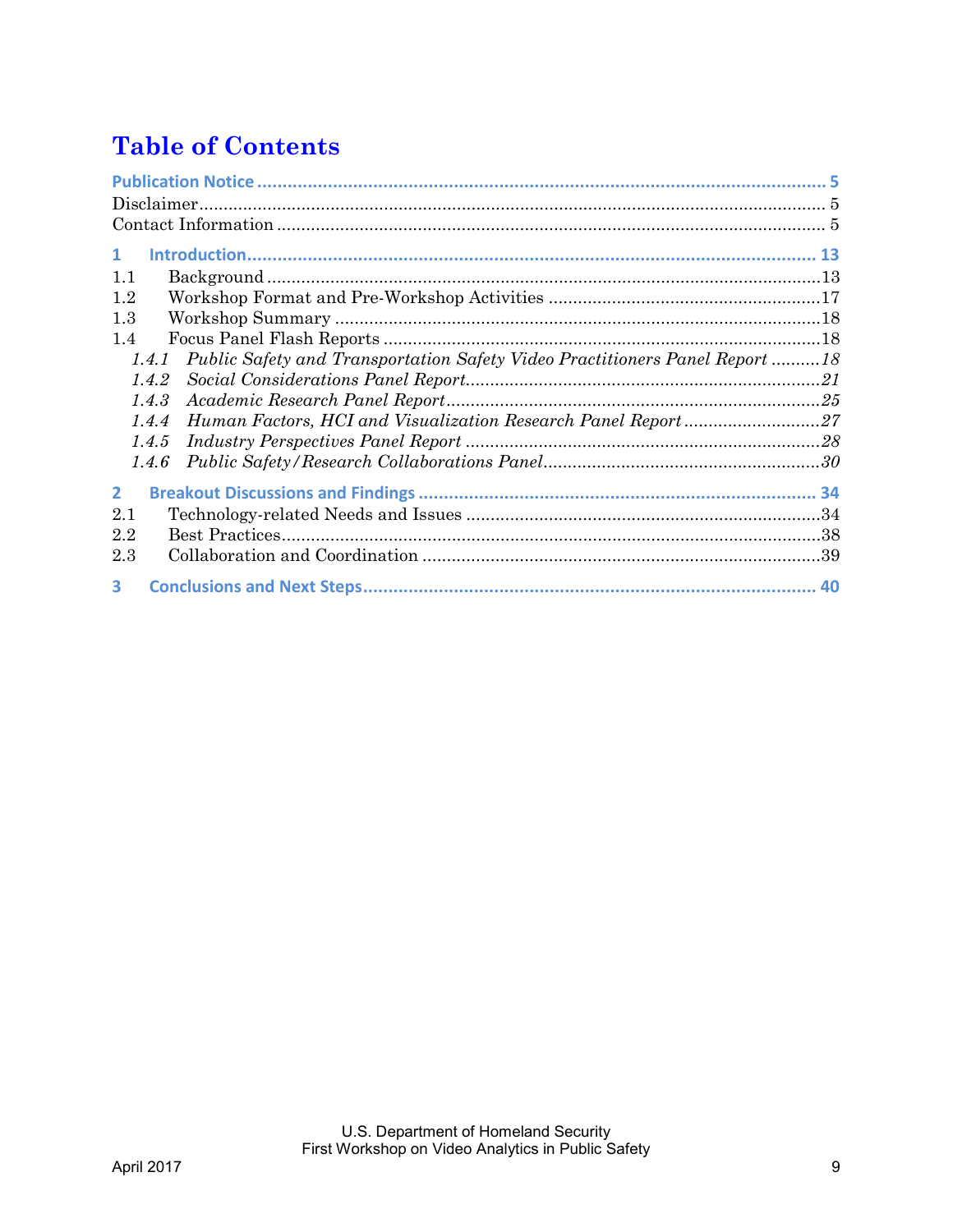# **List of Figures**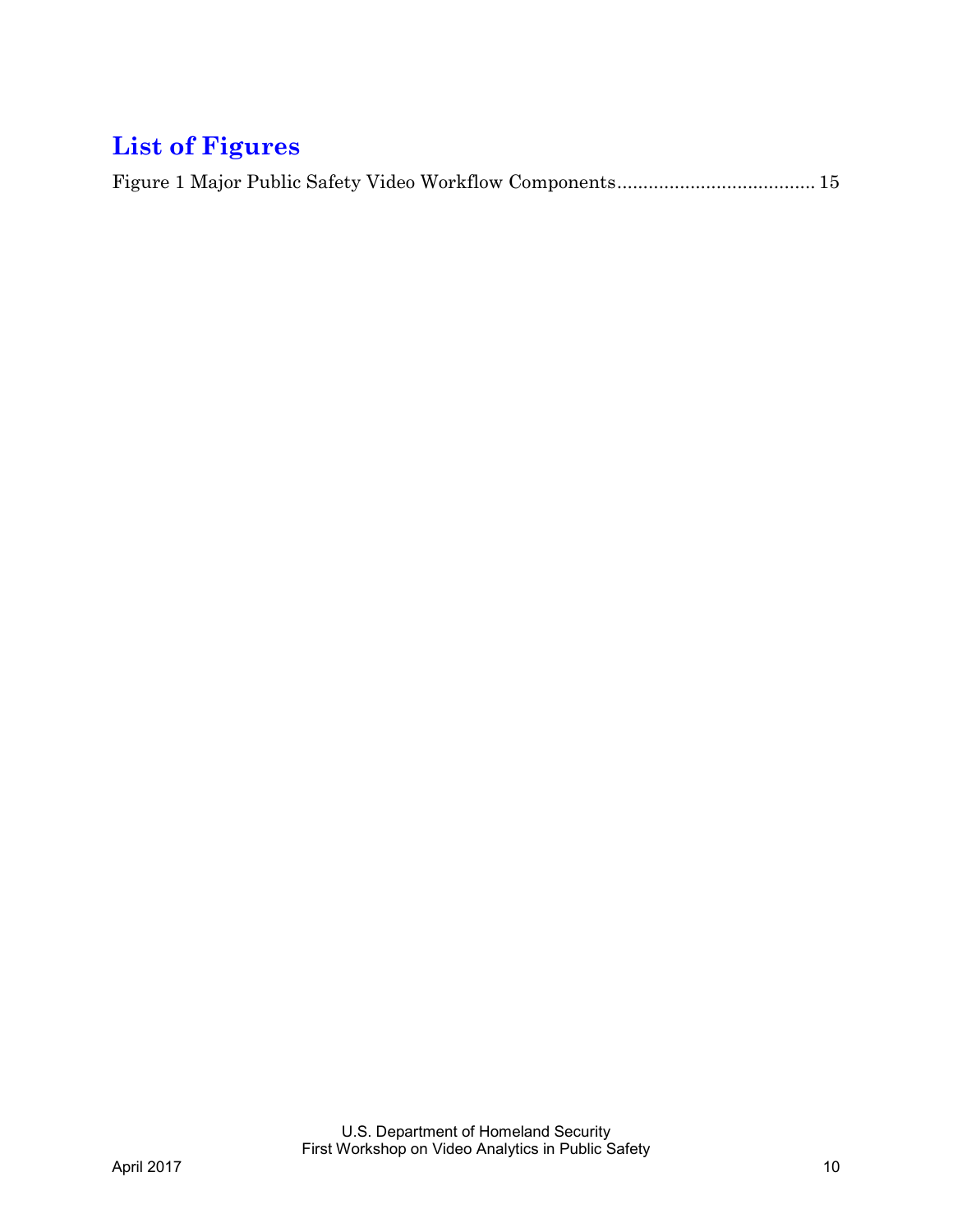### **Executive Summary**

The first Video Analytics in Public Safety (VAPS) Workshop was held on June 6, 2016, in San Diego, California as a satellite workshop of the Public Safety Communications Research (PSCR) Broadband Stakeholder Meeting, which was held June 7-9, 2016.

The workshop brought together diverse stakeholders interested in increasing the development, reliability and adoption of video analytics to support the growing use of video in public safety while addressing critically important social considerations related to education and public trust. VAPS 2016 was organized by the National Institute of Standards and Technology (NIST) and attended by members of the federal government, state and local governments, public safety video experts, industry researchers, academics, social and legal considerations experts, and international stakeholders.

Specific communities of interest included:

- Public safety and transportation safety video use;
- Computer vision, multimedia analytics, machine learning, data analytics and data science, video compression, video processing architecture, and video privacy research;
- Video analytics, video security technology, video compression, and computing, networking, and telecommunications industries;
- Human-Computer Interaction (HCI), human factors, and visualization research;
- Public safety legal and policy community, social science research community, and social considerations;
- Federal, state, local, tribal, and international video research and development (R&D); and
- Video processing standards.

Prior to the workshop, focus group panels consisting of between 10 to 20 members of each of the first five of these communities held multiple meetings by telephone and web-conference, and prepared joint presentations regarding the current state of the practice/art, challenges, issues, needs, and ideas from their community's perspective. Because the VAPS workshop represented the first time that many of these communities would meet in a technical exchange, the goal of this effort was to prepare high-level perspectives to cross-educate the communities. Panel forum chairs presented each of these communities' perspectives at the workshop, followed by breakout sessions during which a cross-section of the workshop attendees discussed the strategic needs that emerged from the panel presentations.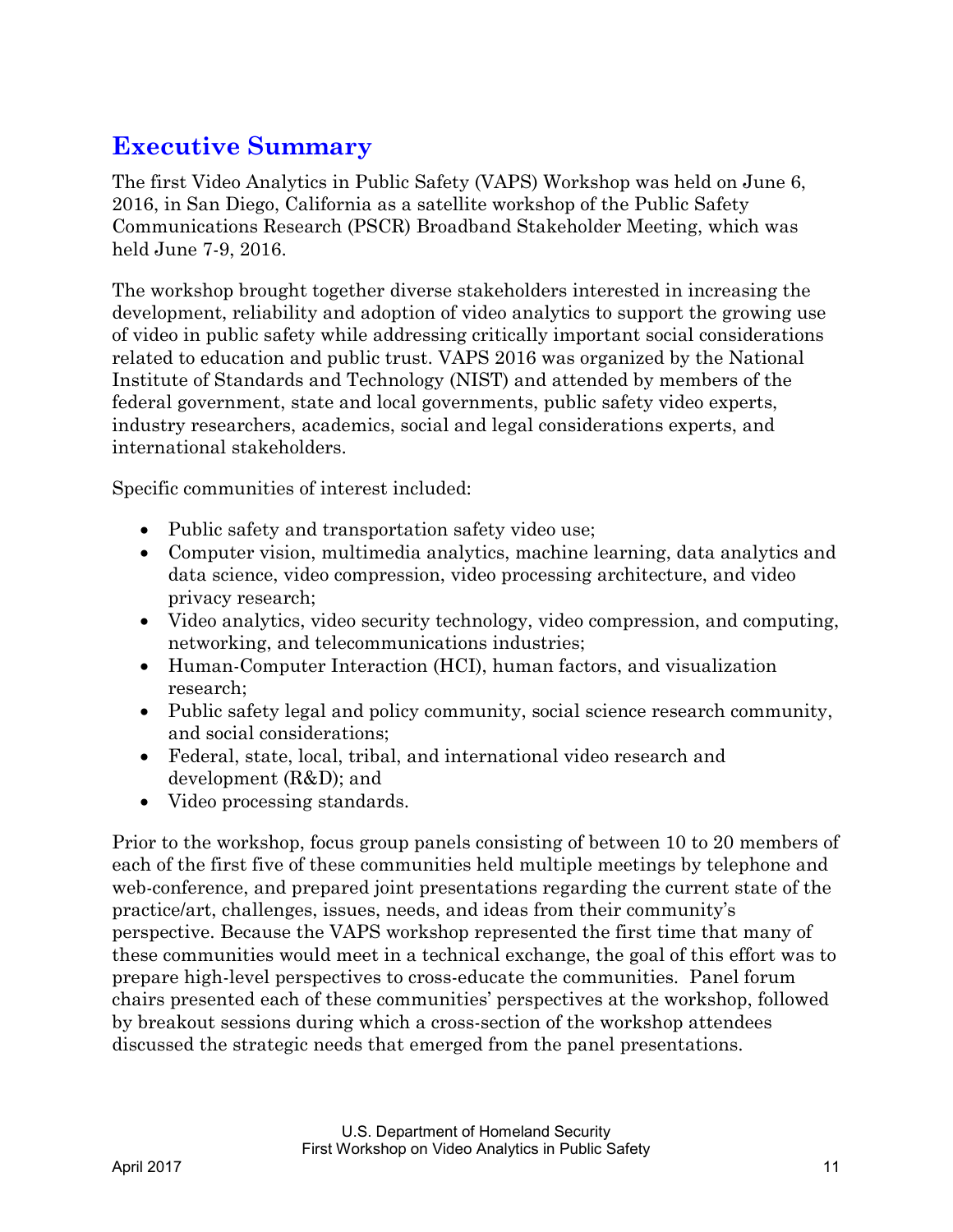Highlighted below are the priorities that emerged from the workshop presentations and discussions.

- Analytics solutions to hard content-centric problems supporting increasing demands for video use in situation awareness, triage and forensics and in public safety workflows. Access to state-of-the-art technology, customization and greater engagement with R&D.
- Future frameworks that support coordinated use of video, analytics, tools and systems in the context of a scalable, maintainable, secure and interoperable public safety video ecosystem, and that support the agile and scalable use of huge amounts of video from many sources.
- Development models and frameworks that support R&D; customization of analytics by the public safety community and cost-sharing across large and small public safety jurisdictions; sustainable economics that support commerce both in large companies and emerging innovators; and that support the efficient development of effective workflows in the larger context of public safety operations.
- Development of rigorous understanding of the tradeoffs between humans and automation and hybrid systems including both human, system and data bias. Develop representative data resources that support robust application development and objective measurement of bias and uncertainty.
- A robust R&D-to-deployment community and strategy including increased collaboration within the public safety community and with the full breadth public safety technology R&D stakeholders addressing key technology development needs in the context of evolving legal, policy and social considerations drivers.
- Best practices and standards to support interoperability, efficiency, practical and economic deployment across the diversity in size and scope of public safety organizations across the nation, and industry growth and innovation.
- Strategic development of data and R&D infrastructure resources as well as education, challenge problems, and funding to support creation of critical mass in all of the above.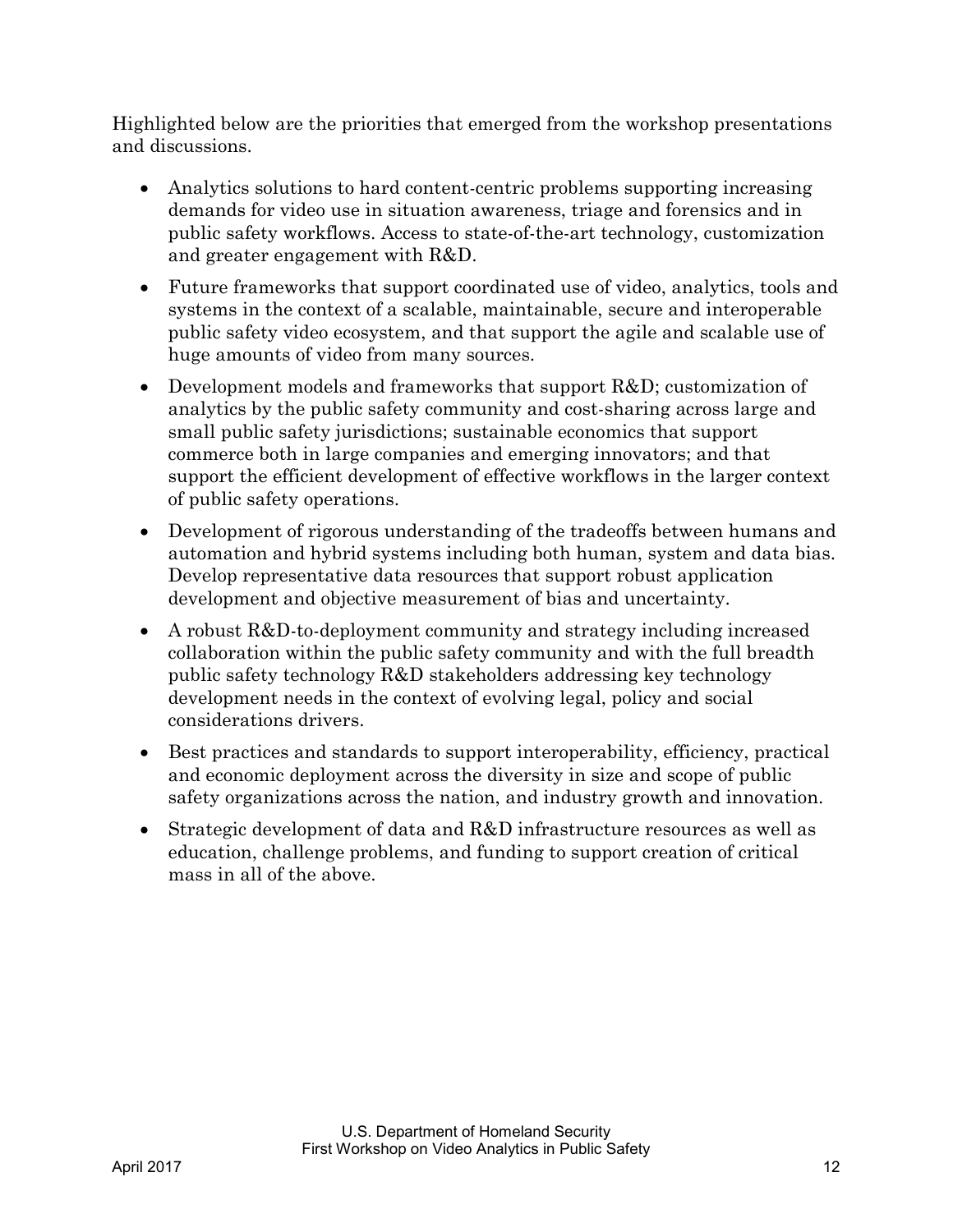## <span id="page-12-0"></span>**1 Introduction**

The first Video Analytics in Public Safety (VAPS) Workshop, organized by the National Institute of Standards and Technology (NIST), was held June 6, 2016, in San Diego, California. The workshop was a satellite workshop of the Public Safety Communications Research (PSCR) Broadband Stakeholder Meeting, which was held June 7-9. The goal of the VAPS workshop was to create an environment where technical stakeholders of all types could exchange knowledge, practices, needs, challenges, issues and ideas to jointly identify the critical research and development (R&D), resources, standards, and collaboration vehicles and infrastructure to support the creation of a robust public safety video analytics R&D ecosystem. The VAPS workshop sought to inform a national strategy for video analytics R&D and to lay the foundation for the formation of a multidisciplinary VAPS community of interest to foster collaborative engagement on the emerging priorities.

The workshop strategically brought together diverse stakeholders and focused on identifying gaps and challenges related to technological capabilities, standards, education and collaboration related to the development, reliability and adoption of video analytics to support the growing use of video in public safety while addressing critically important social considerations related to policy and public trust. Specific communities of interest included:

- Public safety and transportation safety video use communities
- Computer vision, multimedia analytics, machine learning, data analytics and data science, video compression, video processing architecture and video privacy research communities;
- Video analytics, video security technology and video compression industries;
- Computing, networking and telecommunications industries;
- HCI, human factors and visualization research communities;
- Public safety legal and policy community;
- Public safety social science research community;
- Federal, state, local, tribal and international video R&D communities; and
- Video processing standards community.

### <span id="page-12-1"></span>**1.1 Background**

The public safety and transportation safety communities are creating enormous and often-federated video systems to monitor the safety of citizens and urban and transportation infrastructure. However, these communities lack robust, scalable and interoperable technologies to effectively manage and work with the video data in these systems – both in live streams and in archives. Most cities now have thousands of public safety and transportation infrastructure cameras. Some larger jurisdictions have tens of thousands of these cameras. The sources of public safety video are quickly multiplying beyond closed-circuit television (CCTV) including cell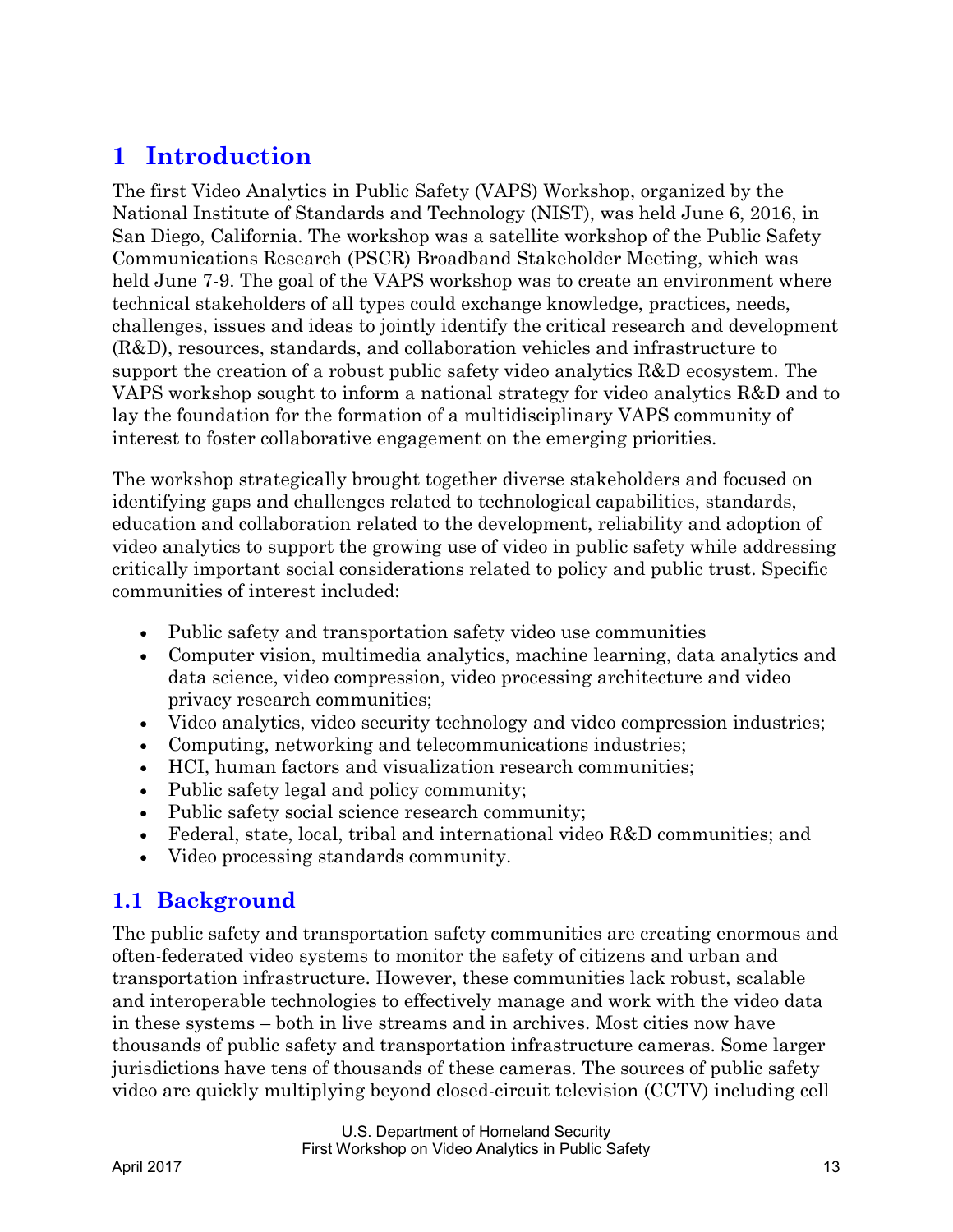phone video, dash cameras, body cameras, a variety of tactical cameras, robot cameras, unmanned aerial surveillance (UAS) vehicles, as well as video data contributed by the public in emerging multimedia 911 apps and from social media. Hundreds of terabytes of video flow over individual public safety networks, and thousands into federated systems at state and regional levels and into public safety archives each day. The volumes of video are challenging to network communications and to the current, largely manual processes employed by a variety of public safety agencies to comprehend situational awareness and conduct forensic analyses. Current manual-intensive approaches are not scalable as sources of video and analysis needs and public expectations grow.

*Computer vision* is a growing area of research devoted to creating an automated understanding of the world we see. *Video analytics (VA)* are applications of computer vision that leverage information and knowledge from video data content to address a particular applied information processing need. VA is a quickly emerging application area focused on automating the laborious tasks of monitoring live streams of video, streamlining video communications and storage, providing timely alerts, and making the task of searching enormous archives of video tractable.

VA applications typically address information needs that are commonly referred to as the "w" questions:

- **who** (people detection and identification);
- **what** (object, activity, event, behavior, and relationship analysis);
- **where** (frame space, 3D space, and world map space); and
- **when** (date/day, time-of-day, time-of-year).

VA can be applied to **retrospective analysis** of archives (e.g., archive management, search, triage, forensic investigation), **real-time analysis** of live video streams (e.g., situation awareness and alerting, encoding, compression), and **predictive analyses** leveraging both live video streams and archives as well as data from other correlated domains (e.g., prediction based on the past and present, event/activity prediction, anomaly detection). VA is therefore a broad application area. Diverse current technology examples relevant to public safety include:

- Face and iris recognition and other biometrics;
- Soft biometrics (clothing, scars, marks, tattoos, transient features);
- Single camera virtual tripwire and flow analysis and object/person counting;
- Single camera person, vehicle, object detection and tracking, and object left behind detection;
- Text recognition at a distance License Plate Recognition, logos, scene text;
- Archival video and multimedia repository search and retrieval;
- Duplicate detection and similarity clustering;
- Scene, object and person reconstruction;

U.S. Department of Homeland Security First Workshop on Video Analytics in Public Safety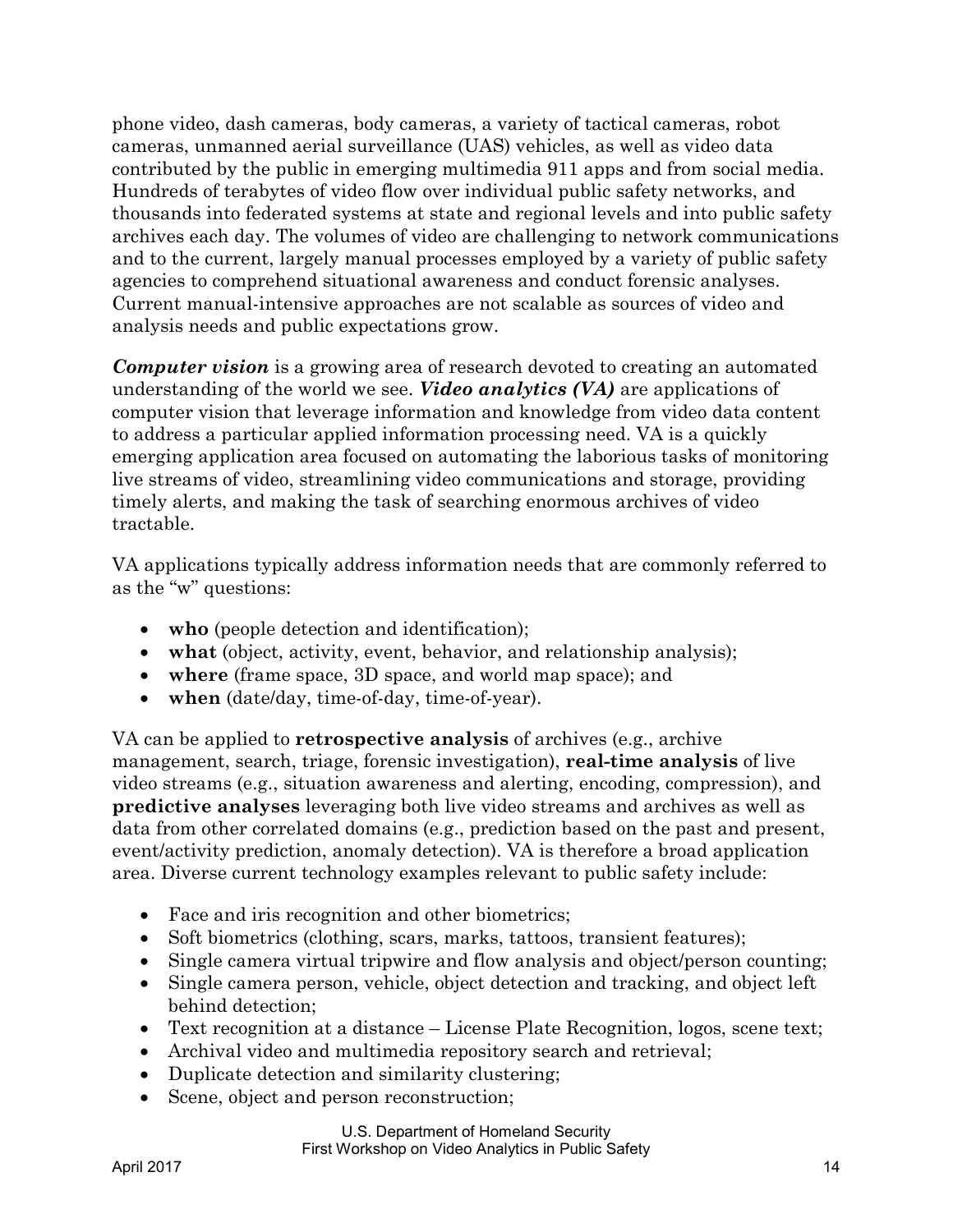- Activity and event detection;
- Geolocation and mapping;
- Summarization and skimming;
- Objective video quality analysis; and
- Video compression.

Current R&D growth areas include:

- Spatial analysis of large areas and geo-spatial analytics;
- Temporal analysis of large volumes of video and "time machines:"
- Spatio-temporal analysis supporting 4-D situation awareness, reconstruction, forensics, redaction and crowd monitoring;
- Multi-camera/multi-sensor processing to support sensor data fusion;
- At-scale video and sensor analytics incorporating embedded/edge analytics, smart sensor networks - sensor-network-driven analytics and video streaming;
- Multimodality and integration of video content representations within broad analysis frameworks;
- Video interaction with fused interactive representations of multiple video streams and usable video/analytics interfaces; and
- Automated interpretation of cognitive load, degradation and human/machine bias.

Breakthroughs in the scientific disciplines of computer vision, machine learning, data science, distributed computing, high-speed networking and others are enabling significant advances in video processing. These breakthroughs will play critical roles in future public safety video applications across all VA areas. Given the explosion of video in public safety, the strategic incorporation of next-generation video analytics into public safety systems and workflows is critically important. VA will play an essential role at the collection devices, in the public safety communication networks, in the data management back ends, and in real-time interactions across a variety of stakeholders and automated systems that span agencies, jurisdictions and sectors. Indeed, VA will play an important role across the entire workflow of future systems (see Figure 1).

<span id="page-14-0"></span>

*Figure 1 Major Public Safety Video Workflow Components*

U.S. Department of Homeland Security First Workshop on Video Analytics in Public Safety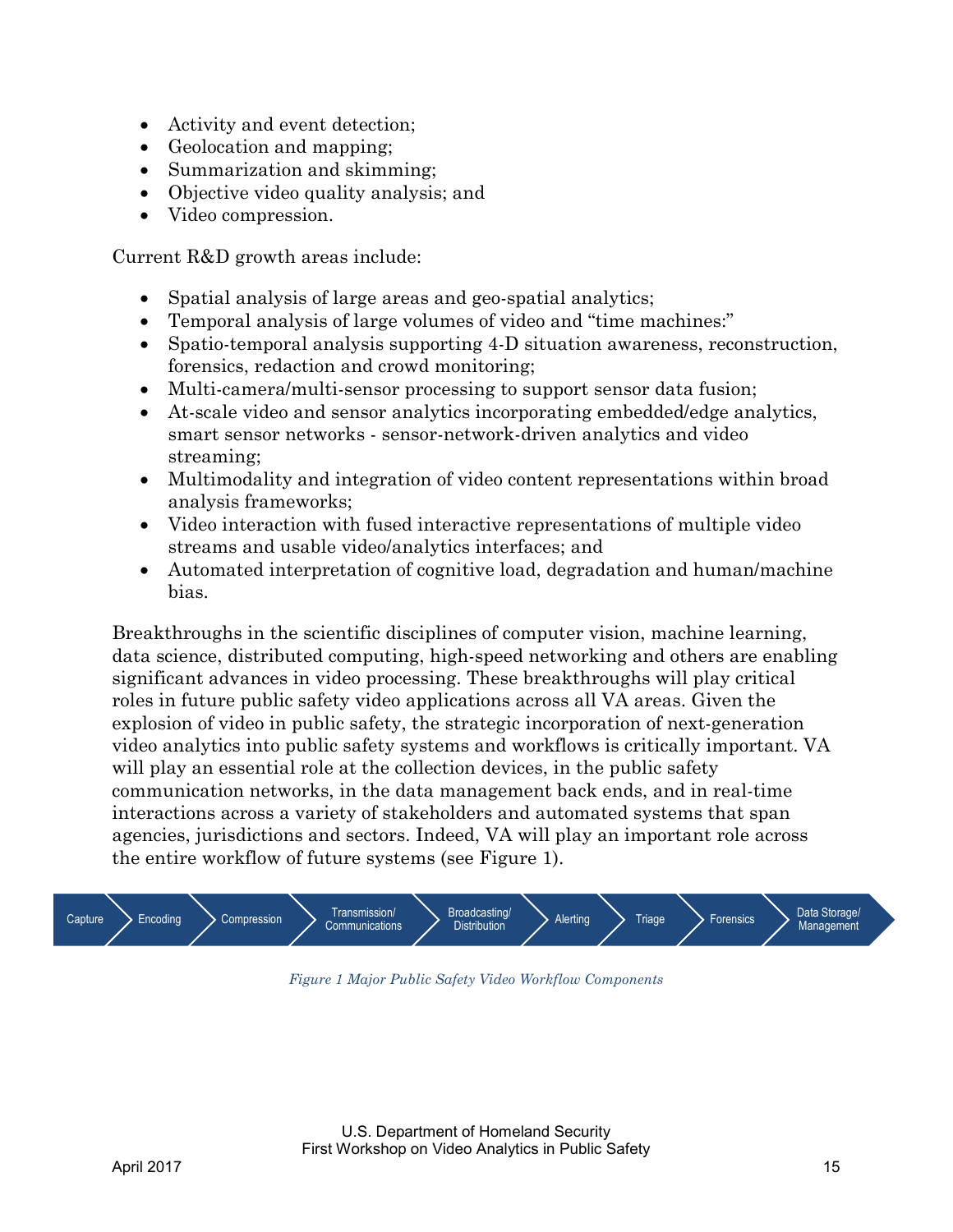Significant coordinated activities in R&D, measurement, standards, education, outreach and collaboration will be essential to support the robustness, efficiency, usability, physical and cyber security, and interoperability of these systems while balancing the public's need for increased safety, transparency and privacy.

Because of a confluence of challenges in the public safety video landscape, public safety VA R&D and standards activities have somewhat lagged behind other domains (e.g., social media). However, the landscape is quickly evolving that will permit the enrichment of the public safety video ecosystem with automated video analysis capabilities:

- **Computing power, networking and storage** have reached levels that support scalable computer vision technologies and wireless communications have become pervasive permitting the deployment of video systems at virtually any location.
- **A broadband public safety network** that can support robust and standardized data communications within and across jurisdictions is taking form.
- Consumer camera technology, mobile phone technology and gaming processors are leading the way for a surge in public safety technology.
- **Sources of public safety data are exploding** and on the move. Video is being widely adopted in the public safety community and supported by a growing security electronics industry (including CCTV cameras, body worn cameras, dash cams, UAS systems, robot cameras and a variety of tactical cameras). These data can provide both a means to develop and evaluate future systems as well as motivate the creation of a surge of applications and industries.
- **Research in VA** technologies are maturing to usable levels of performance *for some data/environments.* Some of these technologies (e.g., license plate recognition, object and person detection, virtual tripwire, low-level activity detection) now work extremely well under constrained conditions*.*
- **Brain-inspired technologies for "teaching" software to understand the complexity of the visual world are** emerging in the form of deeplearning systems and other applications of artificial intelligence. Computer vision and VA are at the cutting edge of artificial intelligence and are stimulating a variety of new research communities and applications.
- **Public safety collectively has the largest amount of video data and analytic needs** – likely far exceeding that of the social media industry. Significant potential exists for both the development of new technologies and new markets in public safety VA.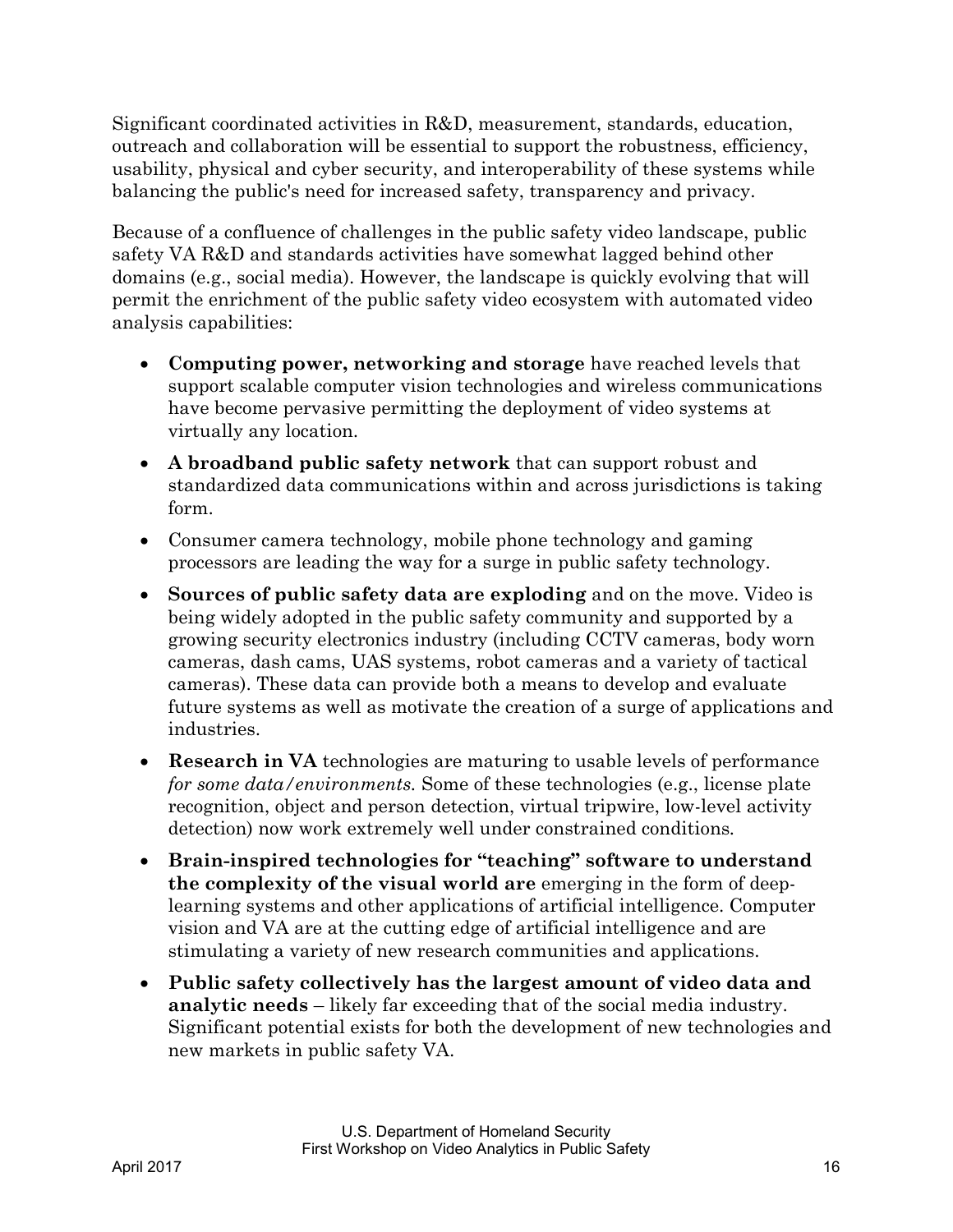• Increasing needs for the public safety community to leverage its video resources in cost-effective ways and exchange knowledge and data across jurisdictions in real time will drive the development of standards that promote interoperability, efficiency and commerce.

In 2014, the White House Office of Science and Technology Policy (OSTP) National Science and Technology Committee (NSTC) Networking and Information Technology Research Directorate (NITRD) formed a coordination group to foster federal interagency collaborations in the emerging area of Video and Image Analytics (VIA). VIA is made up of organizations from across the entire federal space engaged in R&D in a tremendous diversity of application areas related to federal needs in VA. VIA became a formal working group in 2016, and its charter includes developing an interagency R&D strategy to identify federal priorities regarding fundamental and applied research needs within the federal government related to VA. VIA recognized the emerging need with regard to the development of technologies to support VA in the public safety domain and worked together with the executive office of the White House OSTP, the longstanding DHS-led Video Quality in Public Safety (VQiPS) working group, and the NIST PSCR Program to organize a cross-cutting workshop focused on this area. The workshop was designed to lay the groundwork for future public-safety-focused research and, more importantly, foster the beginning of a diverse community of interest made up of public safety video experts, industry, academia, social science and legal communities, federal R&D organizations, and standards organizations. Together, this community will work together to both identify strategies and create collaborative efforts related to research, measurement, standards, technical education and public awareness to strengthen the technologies related to video analysis in the public safety community.

The Video Analytics in Public Safety (VAPS) Workshop was designed as a satellite workshop of the Public Safety Communications Research Broadband Stakeholder Meeting to maximize interactions with public safety communications stakeholders.

### <span id="page-16-0"></span>**1.2 Workshop Format and Pre-Workshop Activities**

Prior to the workshop, five focus group panels were established consisting of between 10 and 20 experts – each panel representing a sample of a key VAPS stakeholder community:

- Public safety and transportation safety video use and analysis;
- Industry VA R&D and related technologies and standards;
- Academic research in areas relevant to public safety video technologies;
- Human factors, HCI and visualization research; and
- Legal, policy and social considerations.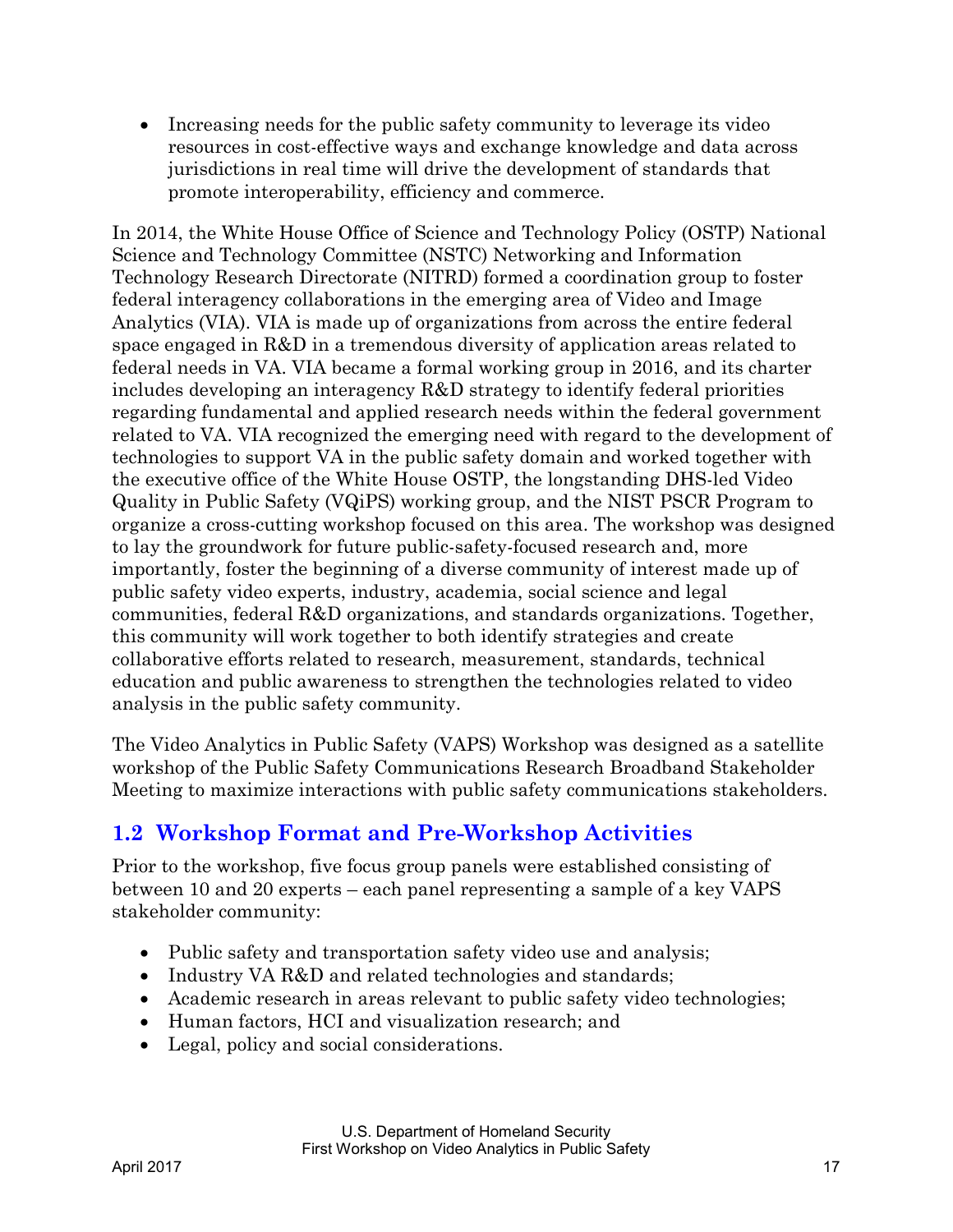The focus groups sought to develop an understanding of the overarching needs and issues from each of these five communities' perspectives. They also sought to educate the other communities about their community, how they perform their work, what they struggle with, and what they think is needed regarding public safety VA capabilities and standards. Representatives of the panel's community led each focus group panel. The panels met virtually during the month of May 2016 and prepared joint briefings regarding the current state of the art/practice, challenges, needs and ideas with regard to research, measurement, standards, education and collaboration. The briefings developed by these panels sampled the knowledge and perspectives of stakeholders to promote cross-education of the workshop participants and to seed workshop discussions. The panel chairs presented the briefings in flash summaries at the beginning of the workshop.

Following the focus group panel presentations, attendees were divided into technical breakout sessions cutting across the stakeholder communities where participants jointly identified issues, needs, R&D priorities and ways forward for research, measurement, standards, education, outreach and collaboration. These breakouts drew from the breadth and diversity of the workshop participants and the materials presented earlier in the day.

The workshop included a collaboration highlight session that featured existing collaborative public safety/academic research projects. The workshop also featured an interactive technical poster/demo session that included lively presentations spanning topics related to knowledge emerging from fundamental research to video analysis applications and public safety programs. Meeting attendees were also invited to post comments to a live social media feed and to share materials on a workshop sharing site.

### <span id="page-17-0"></span>**1.3 Workshop Summary**

John Garofolo from NIST chaired the workshop. He gave an introductory briefing on the purpose and structure of the workshop followed by a briefing by Cuong Luu from DHS Science and Technology Directorate on the VQiPS program and practitioner-focused community of practice. It then moved into the flash reports from the five stakeholder communities, cross-stakeholder collaboration example briefings, an interactive demo/poster session and two strategic breakout sessions.

### <span id="page-17-1"></span>**1.4 Focus Panel Flash Reports**

#### <span id="page-17-2"></span>**1.4.1 Public Safety and Transportation Safety Video Practitioners Panel Report**

**Panel Chairs:** John Contestabile, NPSTC VTAG/Johns Hopkins Applied Physics Laboratory (APL) and John Powell, Los Angeles County Sheriff's Department (retired)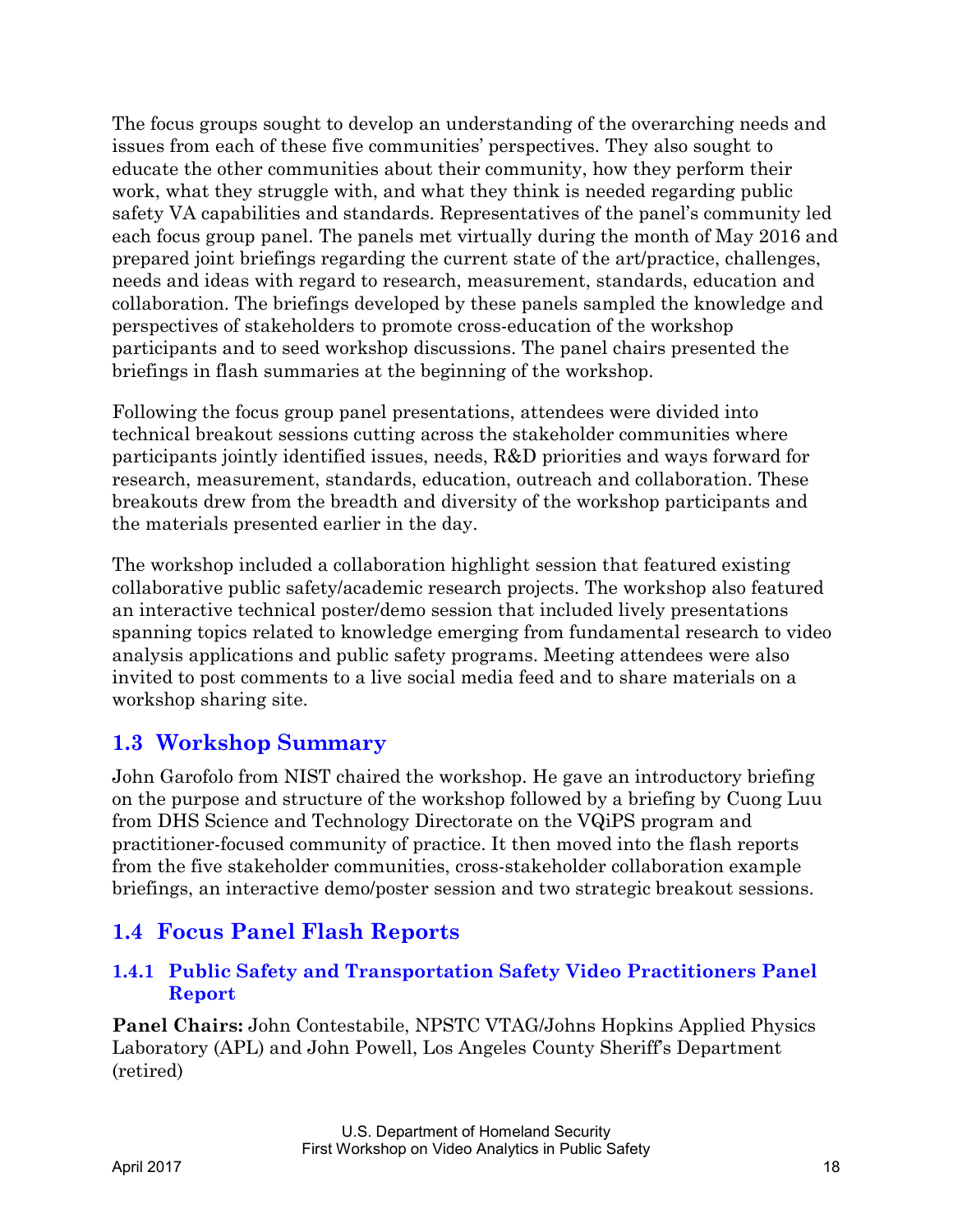**Panel Participants:** Ahsan Baig, City of Oakland; Chad Carpenter, South Dakota Division of Criminal Investigation; Kim Coleman-Madsen, Colorado Office of IT; Ron Derderian, Beverly Hills Police Department; Ralph Ennis, Metropolitan Police Department DC; Ed Freebom, Unmanned Experts; Michael Garris, NIST; Charles Guddemi, U.S. Park Police; Jack Hanagriff, Houston Police Department; Samuel Hood, Baltimore Police Department; Drew Jurkofsky, Unmanned Experts; Ashish Kakkad, San Diego County Sheriff; Roland Kearney, Drug Enforcement Administration; Tracie Keesee, New York City Police Department; Hoyt Layson, TPD Corp.; Jonathan Lewin, Chicago Police Department; Ed Mills, Colorado Office of IT; Martin O'Farrell, Capability Adviser Protective Security, UK Home Office Science; Eddie Reyes, Amtrak Police Department; Jared Vanden Heuvel, Texas Department of Public Safety; and Fred Scalera, former New Jersey Statewide Interoperability Coordinator.

The VAPS Public Safety/Transportation Panel opened the panel reports and provided an overview of the DHS VQiPS Program, of which VAPS is a part. The VQiPS group provides unbiased guidance and resources to assist public safety in defining and articulating its video quality and video-over-broadband needs. VQiPS educates public safety professionals and end users about video system components; provides users with a network optimization model for use in testing and making more efficient network resource decisions; and provides recommendations for dynamic spectrum allocation based on user applications and network capacity. Many of the VQiPS tools and resources are available from the PSCR: [http://www.pscr.gov/outreach/video/vqips/.](http://www.pscr.gov/outreach/video/vqips/) This site includes links to the *VQiPS Guide to Defining Video Quality Requirements*, the *Digital Video Quality Handbook*, the *VQiPS Recommendations Tool for Video Requirements*, the *Video Quality Glossary*, and review reports from past VQiPS workshops and conferences. VQiPS has also published technical reports on specific topics such as visual quality, object of recognition and visual acuity, which are available from [https://www.dhs.gov/science-and-technology/voice-video-and-data-public-safety.](https://www.dhs.gov/science-and-technology/voice-video-and-data-public-safety) For researchers and developers in the fields of video processing and visual quality (both objective and subjective assessments), the Consumer Digital Video Library (CDVL) is available at: [http://www.cdvl.org/.](http://www.cdvl.org/)

In two conference calls prior to the VAPS Workshop, the Public Safety/Transportation Panel members discussed the following questions and articulated the associated answers:

1. What is the public safety/transportation community and who are its stakeholders?

The core public safety community consists of traditional first responders such as fire, law enforcement, and emergency medical services (EMS), while the larger community may also include allied agencies such as transportation/highways/public works, public health/hospitals, utilities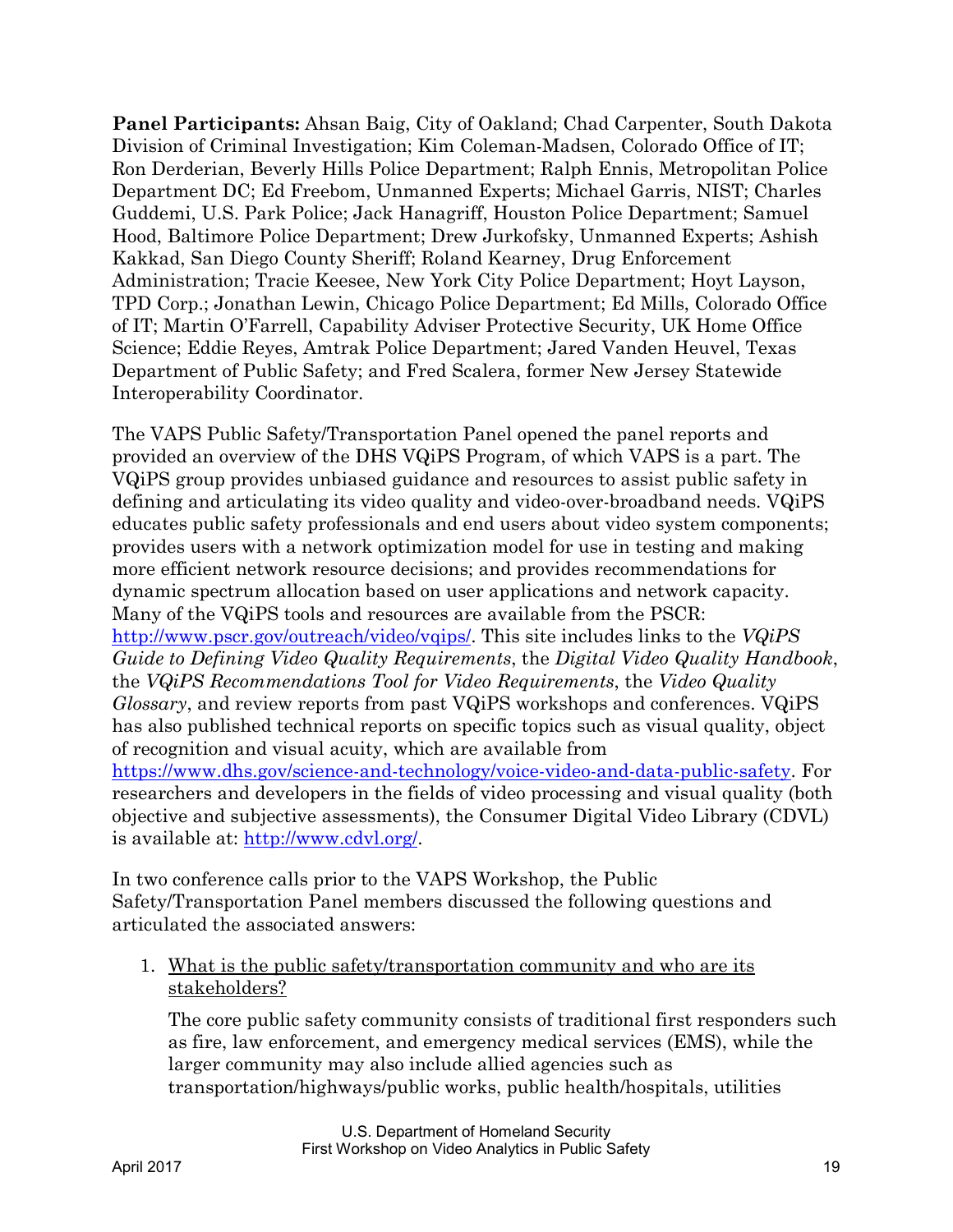(electric, water, wastewater), and others. The panel decided to adopt this more inclusive definition because video is used and shared extensively across each of these communities.

2. What is the growth in needs (for video analytics)?

The following video analytics capabilities identified as needed by this community:

- Recording;
- Playback;
- Video synopsis (so one does not have to view hours of video);
- Video search for target type, event type, color, size, time range, similar targets, etc.;
- Use of metadata and forensic indexing;
- License plate recognition (LPR);
- Encryption;
- Storage (self-contained, local and remote);
- Redaction (automatic);
- Facial recognition systems;
- Object left behind;
- Object identification (e.g., object color signature);
- Ingress/egress into zone;
- Thermal imaging, smoke/flame detection;
- Object stopped or non-motion detection;
- Object removed;
- Object detection;
- Object tracking and path analysis, movement with or against flow;
- Cross-line detection:
- Activity mapping;
- Queue monitoring; and
- How to reduce false positives in the above.
- 3. What video needs are most urgent?

The following needs were identified as most urgent:

- Storage access, integrity, size of cloud, local capability;
- Redaction:
- Security;
- Applications that run on the edge (i.e., camera) to mitigate bandwidth and storage limitations;
- VA Interoperability and Management with audit trail/evidence chain of custody/security. This need includes:
	- o Standardization of video metadata;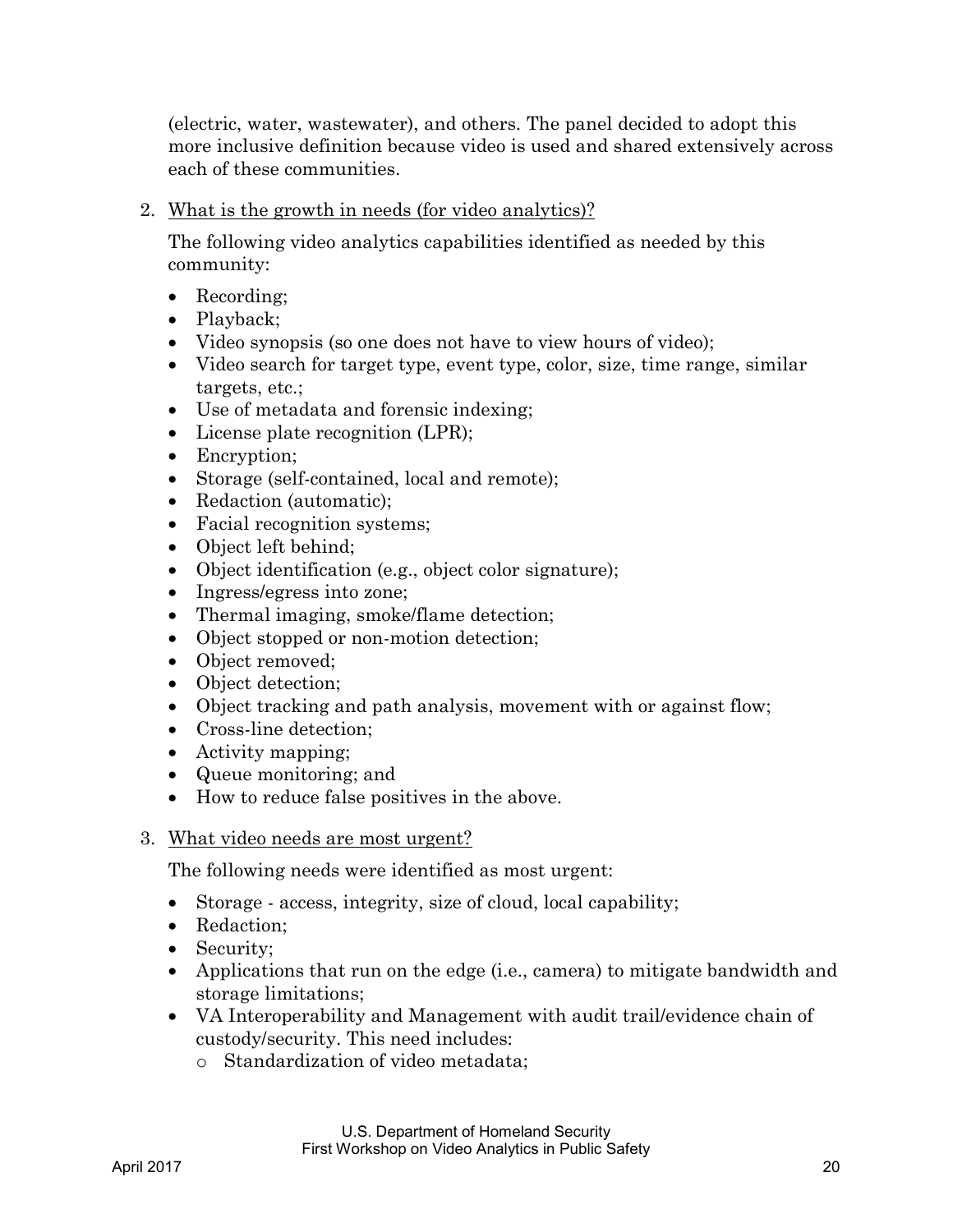- o Enhanced interoperability and video sharing by allowing one vendor's analytics to run on another vendor's data/metadata (e.g., sharing with forensics, other jurisdictions);
- o VA requirements for real-time video sharing;
- o VA requirements for post-incident video sharing;
- o Forensics; and
- o Capability for reviewing pre-incident archival footage (e.g., to investigate what precipitated the incident).
- 4. What is the public safety vision for video/video analytics?

The vision for video is to provide near real-time situational awareness of an unfolding situation as well as contribute to the post-event evaluation. To do so, video must be discoverable, accessible, transportable, of sufficient quality and secure. For maximum usefulness, video needs to be seen in context with other information such as viewshed, location data, other GIS layers, metadata, etc.

5. Are there any gaps/needs?

The following five items were identified as needs:

- Interoperability standards are needed to allow the video itself to be shared as well as for the video metadata and video analysis applications to be more interoperable;
- Ability to discover and access cameras, including those not owned by public safety;
- Ability to move video efficiently to avoid bandwidth and storage issues;
- Tools and techniques for efficiently redacting video; and
- Minimum acceptable video quality to perform certain public safety tasks, including an understanding of how video transmitted across both wired and wireless networks affects quality (e.g., bandwidth limits).

### <span id="page-20-0"></span>**1.4.2 Social Considerations Panel Report**

**Panel Chair:** Don Zoufal, CrowZnest Consulting, Inc./University of Chicago

**Panel Participants:** Kevin Branzetti, New York County District Attorney's Office; Josh Dennis, Chicago Fire Department; George Hough, Fire Department of New York; Jennifer King, University of California Berkley; Jake Laperruque, Constitution Project; Ruben Madrigal, Chicago Office of Emergency Management and Communications; Lynda Peters, Chicago Law Department/Center for Homeland Defense and Security; Jill Ramaker, Northern Illinois Public Safety Training Academy; and Seth Stoughton, University of South Carolina Law School

The Social Considerations Panel (SCP) discussed the legal, ethical and social concerns surrounding the developing VA field identifying opportunities, challenges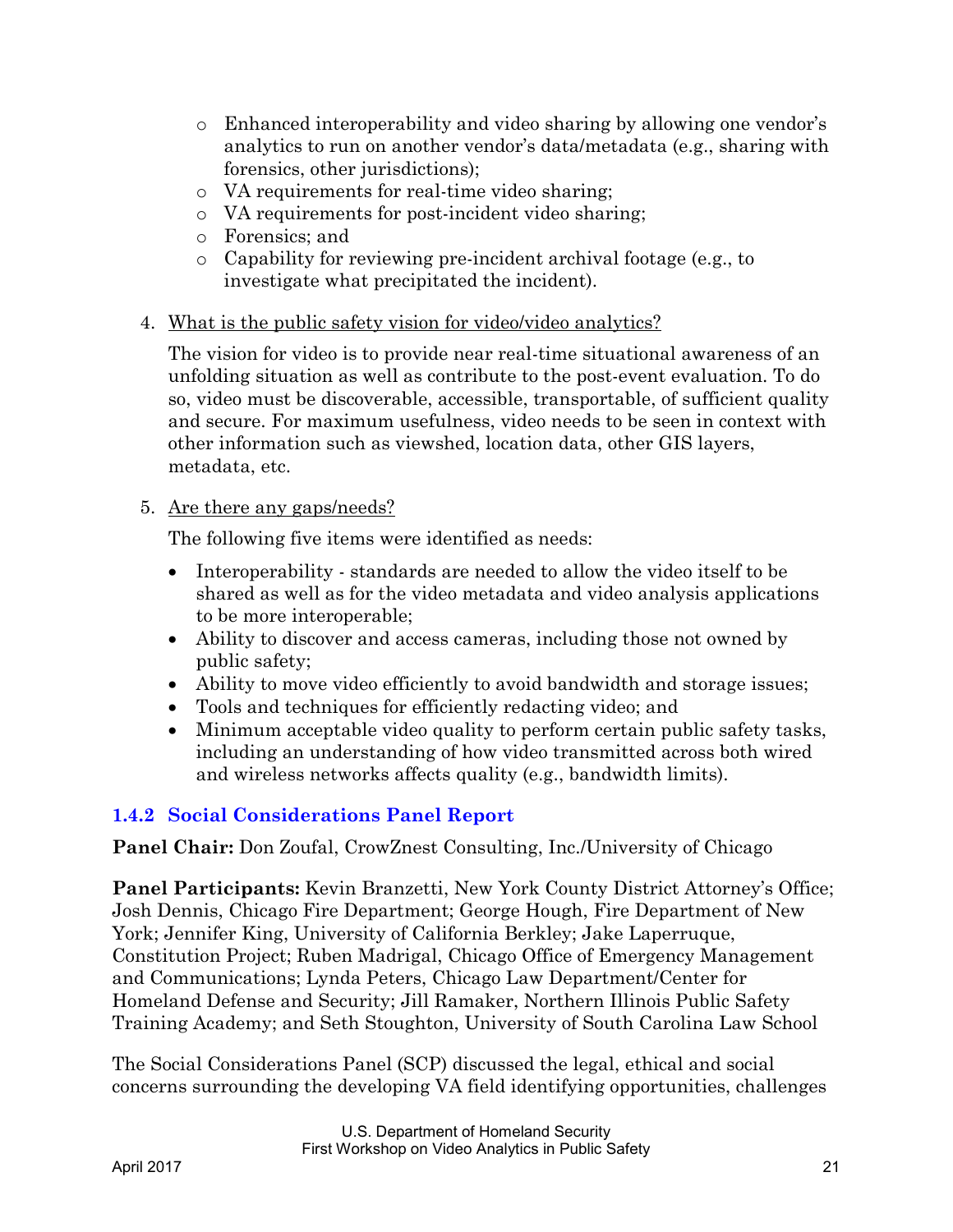and gaps posed by the application of these technologies. One issue, around which there was largely uniform acceptance, was that the rapid pace of technology development posed significant challenges for legal and social governance structures. Those structures typically take more time to accommodate change. There was also general acceptance that analytics could be utilized to improve awareness and support governance. The major gap discussed revolved around the ability to structurally comprehend and mitigate the potential risks of the use of automated analytics in the public safety workflow.

In response to the questions regarding challenges, opportunities and gaps, the committee's discussion focused on the following areas:

- Substantive issues concerning individual and community rights;
- Substantive issues concerning standards and impacts;
- Roles of government and the private sector;
- Existing frameworks for review and governance; and
- Paths forward for social research and action.

Each of the discussion points is outlined more completely below.

*Substantive Issues Concerning Individual and Community Rights* — The following topics were identified and discussed:

- **Privacy** This is concern regarding increasing technological abilities to identify individuals and comprehensively understand their activities over time. The emergence of analytics such as facial recognition, link analysis and computational developments allowing for the collection and analysis of growing amounts of unstructured video data has substantial potential implications for personal and community privacy rights and expectations. Particularly affected are the following privacy aspects:
	- o **Anonymity** This is the concept of being able to move through public areas without being identified. There is question over how much of this is a "right" and how much is an expectation. Although there may be a right not to be identified arbitrarily in public, there is not necessarily a protection from being identified.
	- o **Reserve** This is the concept that persons should be able to keep to themselves pertinent details about their lives. Large-scale and intrusive surveillance potentially threatens that right.
- **Balancing surveillance for the common good with personal privacy**  The use of camera networks and other sensor arrays and technologies that allow for the activities and movements of individuals and objects to be analyzed across time and space is a game-changer in terms of public safety, but also a potential slippery slope in terms of privacy. Technological capabilities enabled by the use of large-scale sensor networks with advanced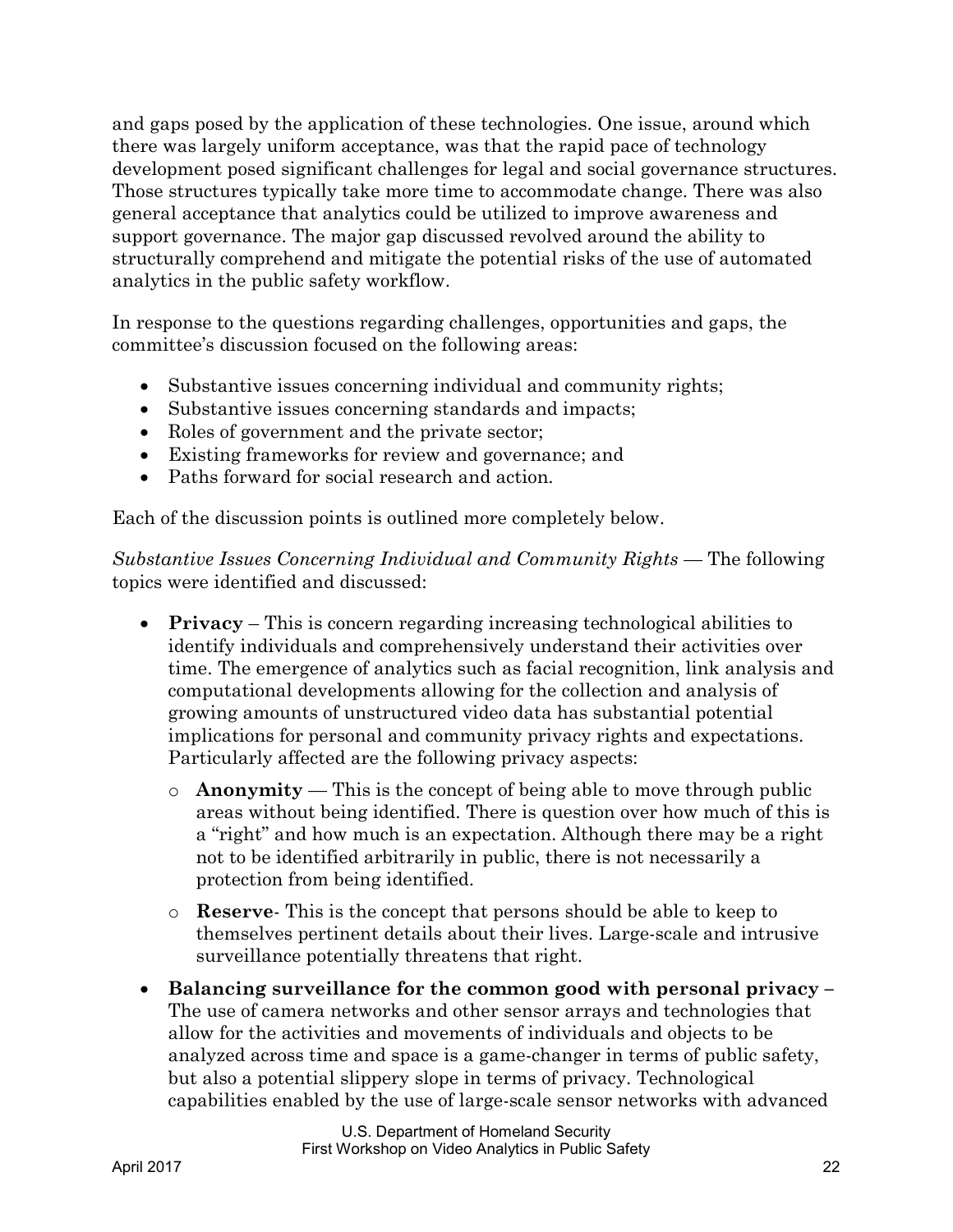communications and analytic systems are accelerating with the creation of advanced surveillance technologies. The application of automated analytics to the data generated from these devices introduces increased privacy challenges, but can also be used as a privacy firewall to limit human inspection. Societal norms regarding surveillance have been somewhat fluid as technologies have accelerated which bring increased convenience and knowledge to the public, while the laws and policies to govern these technologies lag greatly behind the technical capabilities. This gap has created privacy risks that are difficult to measure. Without clear policies and effective means to measure conformance, these risks cannot be mitigated or even properly assessed. The effect of this gap has been to create unacceptably long policy development cycles that are ultimately dependent on legal proceedings. The lack of agility in technology policy development has been challenging to both the public safety community and the public.

Although much of the public discussion has focused on concern regarding the governmental use of analytics for surveillance, there is a growing realization that private surveillance and the control of data derived from such surveillance present a very new kind of challenge to privacy. Such concerns extend to the phenomena of the growth of large corporations whose business models are focused on deriving and leveraging information from the data created at the intersection of consumer electronics and social media. The technologies created by these industries have enabled incredible capabilities in crowdsourcing information to address both individual and market needs and an array of services that provide benefit to society ranging from product sales to citizen science. Such technologies can be used to address large-scale information needs that provide incredible utility to the public, but can also potentially be used for surveillance of citizens and communities. The investigation that happened after the Boston Marathon Bombing in 2013, where thousands of images and video clips of the bombing were provided by the public to the police, demonstrates the potential power and utility of datadriven analytics in solving and preventing crimes and acts of terrorism. There is a compelling need to enable the use of these technologies for public safety. Concurrently, there is a need to protect the privacy of the public while doing so. These drivers need not be in conflict if the proper technological controls, policies and laws are in place to protect the public in both dimensions.

*Substantive Issues Concerning Standards and Impacts* — The following issues were identified:

• **Defining appropriate standards on data quantity and quality** — A focus on articulating quantity and quality requirements and limitations is needed. Concepts such as data minimization to protect privacy and quality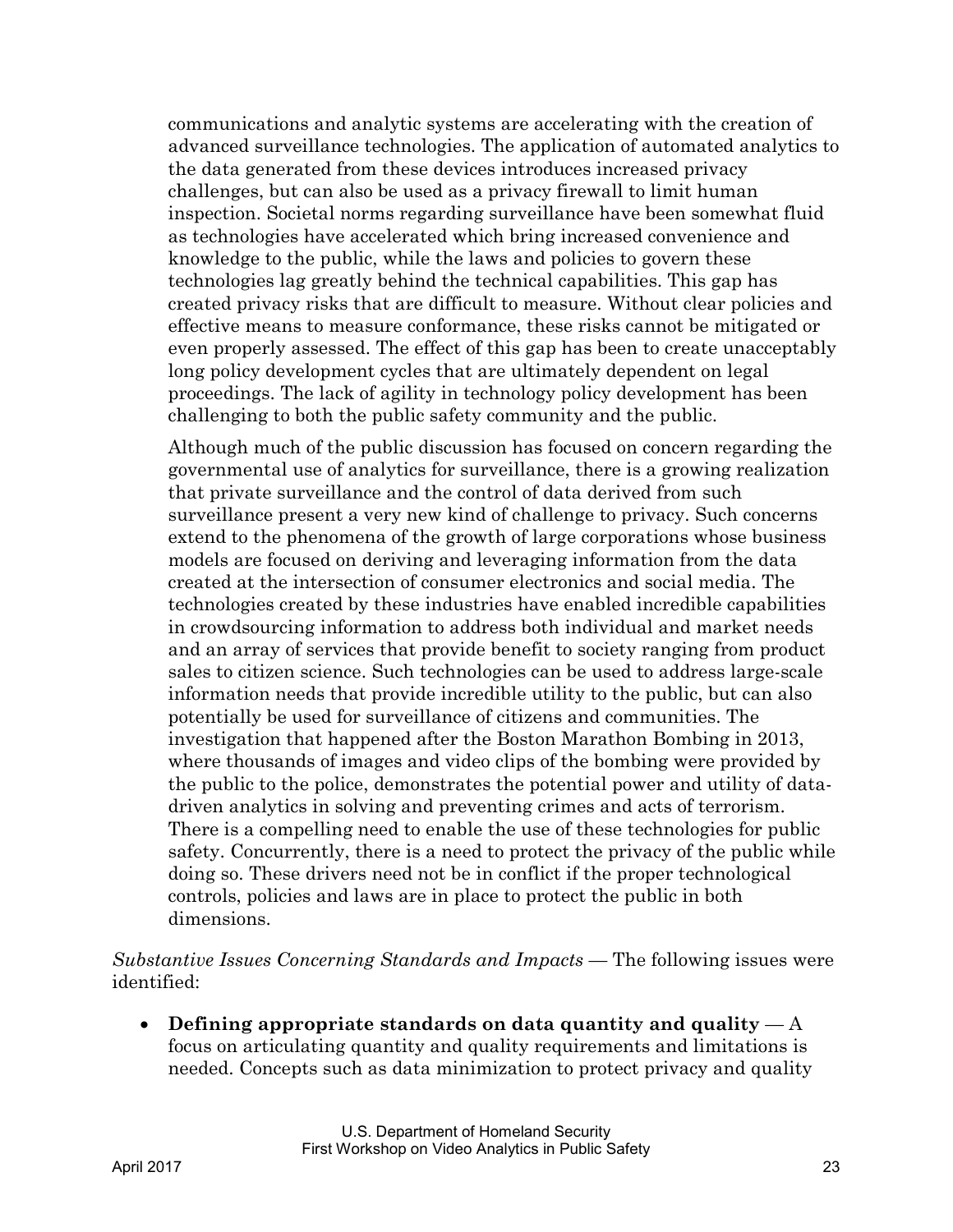requirements of use of images and analytic techniques as evidence in legal proceedings are two examples of these issues.

- **Changing social/cultural standards** The U.S. Supreme Court, in addressing many of the cases involving technology, has noted the changing attitudes of the public particularly with respect to expectations of privacy. Understanding those attitudes and changes over time is important to addressing governance issues.
- **Impact on the public actors utilizing technology (police and EMS)** Not only does technology create privacy concerns for the public, it also impacts first responder personnel and how they perform their jobs. Understanding their privacy concerns, as well as civil liability issues, labor and employment issues, and even criminal rights protections (such as selfincrimination) are important challenges as technology becomes an increasing part of first responder work.
- **Automation and its limits —** The seemingly exponential increase in technology capability sometimes creates unrealistic expectations in the public regarding what technology is actually available and what it can deliver. This perceptual gap created by news articles on emerging technologies and technologies used in fictional television programs and movies is often referred to as the "CSI effect." It is important for the public, public safety personnel, and the legal and policy communities to better understand current technological capabilities and practices.
- **Disparate impact (communities) positive and negative - bias in data bias in configuration** — Understanding that issues such as sample or selection bias can affect the way algorithms work and infuse bias into analytic processes. The process that humans utilize to prepare and analyze data inevitably introduces human bias. Such bias can be complex and challenging to measure, but must be better understood and mitigated.
- **Translating technology to human experience** The pace of technology change requires better education and training efforts so individuals better understand how technology can and does affect them in both positive and negative ways. Oftentimes the convenience, efficiency or effectiveness of technology driven by analytics can impact data security and privacy.

*Roles of Government, the Private Sector and the Public* — The panel recognized that it requires engagement from a range of communities – each with important perspectives and differing roles in developing a robust understanding of the effect of analytics on the public, as well as in the governance of those effects. The government community spans federal, state and local organizations, and judicial, legislative and executive roles. Additionally, the issue of governance and use of analytics in a global environment where data gathering and use can easily spill over national borders, the role of other nations, and international treaties and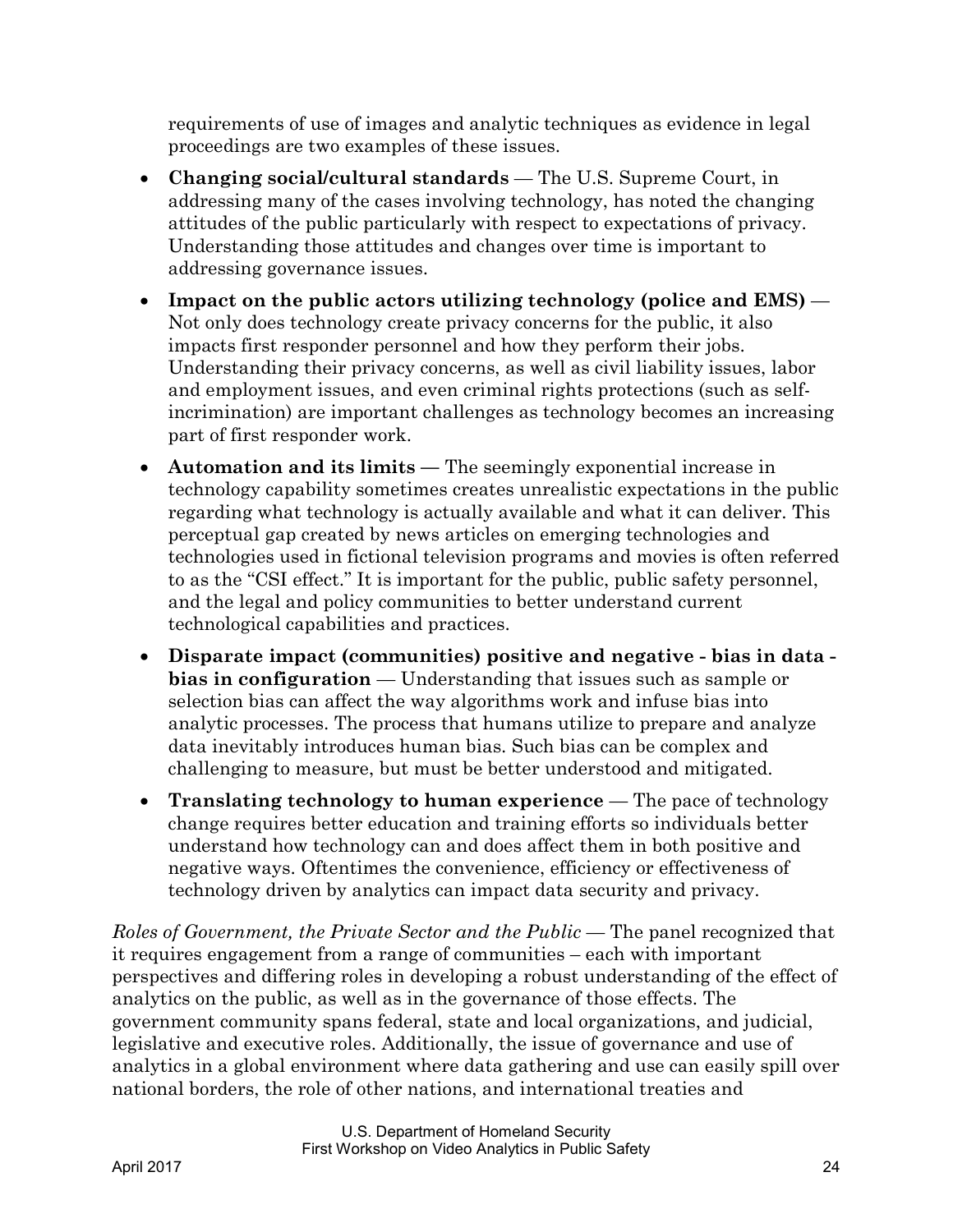organizations needs to be considered. Given the significant role the private sector has played in analytic development and application, their role is also critical to understand. Finally, given the democratizing effect of technology and analytics, the evolving role of the public must also be considered.

*Existing Frameworks for Review and Governance* — A preliminary literature search revealed significant research and activity in several countries outside of the United States engaged in developing policies, laws and frameworks related to the use of technology and data regarding the public. As an example, Canada and the United Kingdom (both countries with legal traditions similar to the United States) have strong codes for regulation of data use. Framework development is beginning within the United States at NIST and organizations such as the International Association of Chiefs of Police and The Constitution Project are offering frameworks for consideration about analytic technology development and its use within technology programs.

*Path Forward* — The SCP offered the following areas of analysis as a path forward for addressing social, ethical and legal issues:

- Matching substance with roles and process;
- Gap analysis;
- Missing considerations;
- Cycle of technology and its relation to legal, ethical and policy considerations;
- Redaction structure/guidelines;
- Privacy impact assessment;
- Measuring achievement; and
- Process for outlining operational issues
	- o Scope
	- o Use
	- o Retention
	- o Access.

A focus on these issues will not address or resolve all of the concerns regarding the growing application of analytics, but they may serve to address some of the more immediate concerns and provide a foundation for further analysis.

#### <span id="page-24-0"></span>**1.4.3 Academic Research Panel Report**

**Panel Chairs:** Dr. Jason Corso, University of Michigan and Dr. Gerald Friedland, International Computer Science Institute

**Panel Participants:** Terry Boult, University of Colorado – Colorado Springs; Edward Delp, Purdue University; Jim Hieronymus, University of California – Berkeley; Sanjeev Koppal, University of Florida; Shmuel Peleg, The Hebrew University of Jerusalem; Jacob Sniff, Harvard University; Jacob Chakareski, University of Alabama; Alex Hauptmann, Carnegie Mellon University; Anthony

> U.S. Department of Homeland Security First Workshop on Video Analytics in Public Safety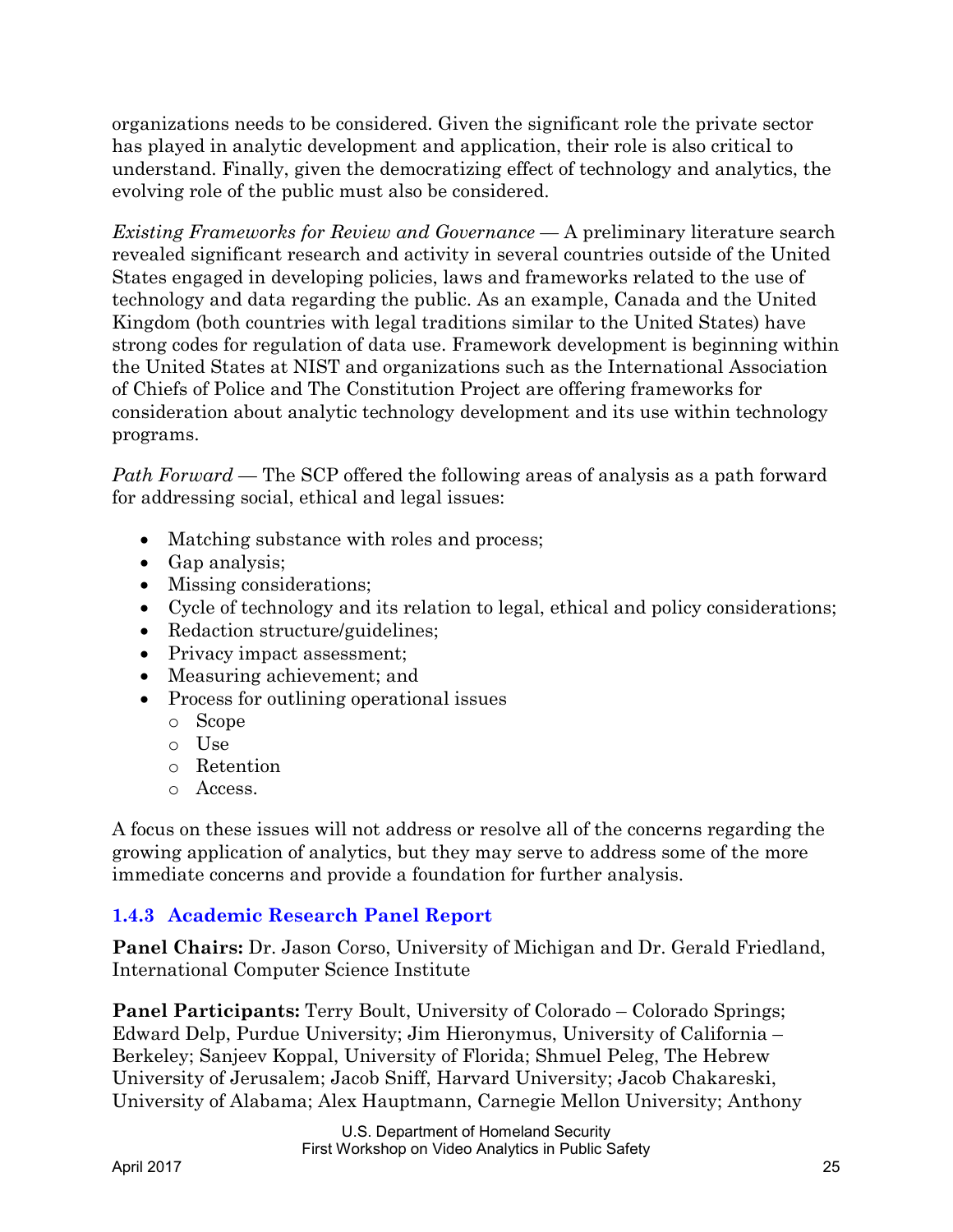Hoogs, Kitware Inc.; Ram Nevatia, University of Southern California; Weisong Shi, Wayne University; and Paul Wehner, MITRE

The academic research panel discussed research challenges around VA for public safety in the context of the task presented in the other panels. There was consensus that some capabilities in the form of early research results exist, and concrete challenges in the area could probably be initially tackled with generic datasets. In general, however, there is a pressing need for data sets and funding in the area.

The major challenges in capturing data for public safety have been addressed with traditional surveillance cameras, sets of cameras and recently wearable cameras, and car-mounted cameras. VA, however, is still in its infancy. Research results in the area of privacy-preserving optics, thermal privacy and cryptographic obscuration can help to detect an object or person and then encrypt it in place so that a critical area can only be observed with a cryptographic key. This allows for (semi-)automatic redaction of sensitive data. The GARI system allows for the automatic detection and classification of gang graffiti and gang tattoos. A third example of early capabilities was the detection of gun shots using acoustic sensors and deep learning.

Among the many hard problems discussed was the detection of anomalous events, context-driven privacy and real-time analysis, especially under the constraints of low-quality data, crowded scenes and energy efficiency. Research tasks should be well defined and accompanied with data and clear evaluation metrics. Initial data may be found in consumer-produced videos, e.g., in the YFCC100M dataset or NIST TRECVID datasets.

Agreement was reached that the topic is so new that research funding is needed in all areas, i.e., in the form of research programs, technology transition efforts, data collection, annotations and measurement tools, and benchmarks. The panel discussed that a start could be that relevant federal research funding requires or incentivizes certain mechanisms that facilitate VAPS success. Moreover, it is important that funding mechanisms promote the creation of open protocols rather than proprietary ones, and include provisions or incentives for data availability in research to municipalities and organizations receiving funding.

Many current federal R&D programs in this area focus on addressing needs in sensitive, sometimes classified, operations. These programs do not tend to foster open research. Developing consortia-based collaborations with industry in addition to federally funded R&D might help foster more open research and synergy as there is potentially a large amount of infrastructure and data to be leveraged from a variety of surveillance business domains (e.g., retail and facilities security). Automotive cameras are another source of rich content, if legal barriers to sharing this data can be overcome. Furthermore, annotations of consumer-produced data uploaded into social media could provide additional useful research data.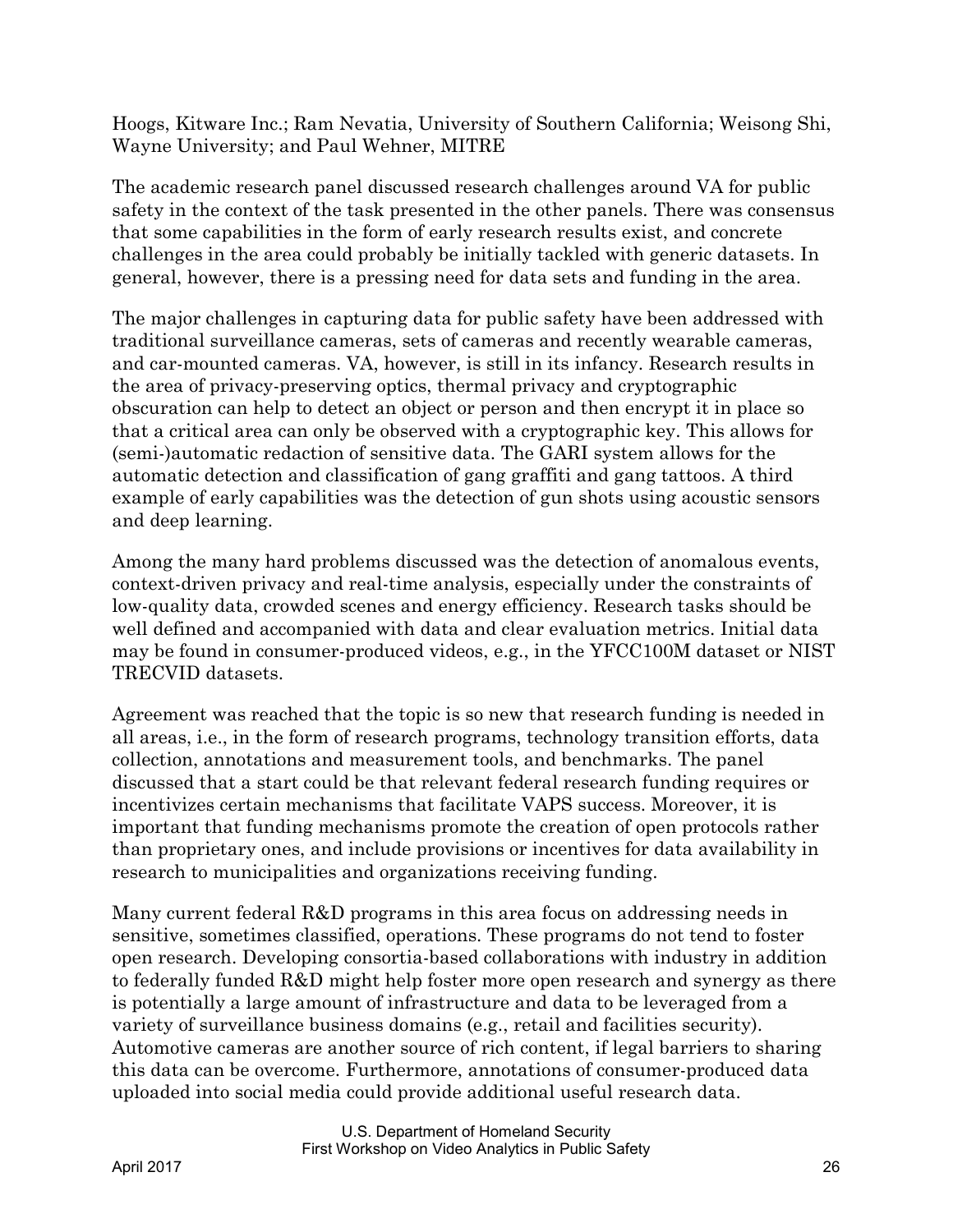#### <span id="page-26-0"></span>**1.4.4 Human Factors, HCI and Visualization Research Panel Report**

**Panel Chairs:** Lauren Brush, Johns Hopkins University Applied Physics Laboratory and Dr. Eric Frost, San Diego State University

**Panel Participants:** Grant Fredericks, Forensic Video Solutions; David Gray, XPLANE; Lina Karam, Arizona State University; Jim Keener, SSI Guardian, LLC; Tracie Keesee, New York City Police Department; Christian Kijora, United States Coast Guard; Robin R. Murphy, Texas A&M University; and Beth Plott, Alion Science and Technology

The Human Factors (HF) discussion group included representatives from public safety, VA research and human factors who met to discuss the human elements that limit the end users' performance and efficiency when working with video data to maximize performance.

VA is often used to address cognitive factors such as attention span, reaction time and cognitive loading. However, the physiological effects of activity, environment and structural characteristics; differences in vision, hearing, and touch; and psychological factors such as motivation, stress, training, and emotions can all affect user performance and should be considered during the VAPS strategy effort.

The panelists identified four categories of end users of VA within the public safety audience (defined here as civil defense, law enforcement, firefighting, EMS and public transportation). Creators operate the equipment used to capture event data. Subjects of public safety video have distinct needs for privacy. Data consumers must be able to store, locate, analyze, extract and redact critical information. Federators/distributors are tasked with securely storing data as well as locating and providing appropriate data to others.

When considering public-safety-related tasks involving video, the panelists felt that each fell into one of three very high-level groups with different critical needs and problems: real-time situational awareness and target recognition, post-event data analysis or prediction, and prevention of future events.

Real-time analysis faces three primary hurdles. The volume of data requires automation to process data in real time and enable humans to focus on targeted data. Inconsistencies in analyst bias, training and technical understanding can affect analysis of the data. Improvements are needed to visualize camera position and perspective, geospatial context, narrative time sequence, overlays onto 3-D surfaces, and social media input integrated with the content.

Post-event analysis faces the issues above as well as significant issues in storing, retrieving, redacting and distributing data while maintaining chain of custody and authenticity. Predictive analysis efforts are hindered by the difficulty of translating the human decision-making process to a computer-based system capable of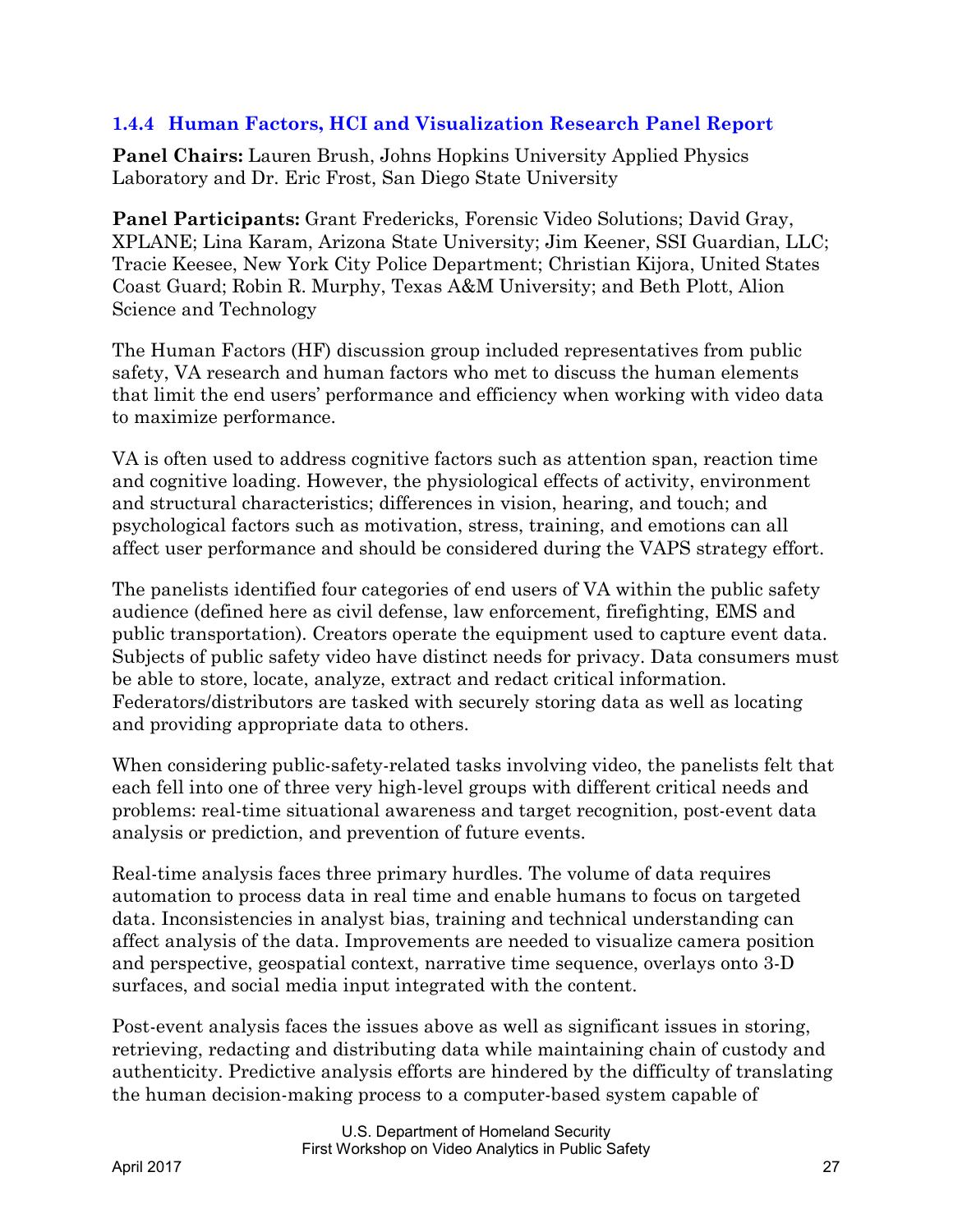predicting or preventing an event. Issues to be overcome include assessing available systems, identifying limitations, and addressing those limitations with innovative methods and technologies. Alternative methods of visualizing integrated data, such as 3-D displays and augmented reality, may offer ways to address current limitations.

The human factors panel identified several areas in need of continued effort as the VAPS strategy is developed. Generate user requirements by leveraging user requirements already collected by VAPS members, developers and vendors of existing VA systems with insight into the problems they are attempting to resolve, and continuing to gather input from end-users. Research to continue to analyze human factors issues and needs and user input throughout the VAPS development life cycle ideally would involve developing personas and scenarios; task analysis to study user workflows; find bottlenecks and identify solutions; find gaps between what the user needs and what the system provides; develop case studies related to temporal and geospatial organization, perspectives of massive video data sets, and the use of display on 3-D surfaces such as a model of a city; and generate metrics to measure performance and identify gaps. Further, there is an expected need to effectively filter and analyze the relevance of social media video.

#### <span id="page-27-0"></span>**1.4.5 Industry Perspectives Panel Report**

**Panel Chairs:** Dr. Peter Tu, GE Global Research and Dr. Sharath Pankanti, IBM T.J. Watson Research

**Panel Participants:** Isaac Cohen, United Technologies Corporation (UTC); Tim Faltemier, Progeny; Alan Finn, UTC; Dashan Gao, Qualcomm; Gleb Geguine, GE-Current; Uriel Halioua, Taser; Brian Lande, Polis-Solutions; Hoyt Layson, TPD; Stuart McKee, Microsoft; Eduardo Monari, Fraunhofer; Jacob Sniff, Imaging-Tech; Karsten Steinhaeuser, Progeny; Steve Surfaro, Axis; and Jonathan Wender, Polis-Solutions

**Summary of the current state of the art**: VA applications can be categorized as: 1) forensic – what has happened; 2) predictive – what will happen; and 3) prescriptive – what actions should be taken. Common algorithms include person tracking, vehicle tracking, tripwires, motion detection, face recognition, license plate reading, left object detection, slip and fall detection, crowd formation, and loitering. Methods for algorithmic development include: in-house development of generic capabilities; building on open source repositories; building on licensed thirdparty capabilities; and custom development for specific entities. Computing platforms range from processing at the edge to analysis in the cloud, using generic as well as specialized hardware implementations. From a business model perspective, one can expect offerings ranging from component-level modules to endto-end solutions. Increasingly, imaging devices are taking advantage of depth perception and spectra that go beyond the visible range. In terms of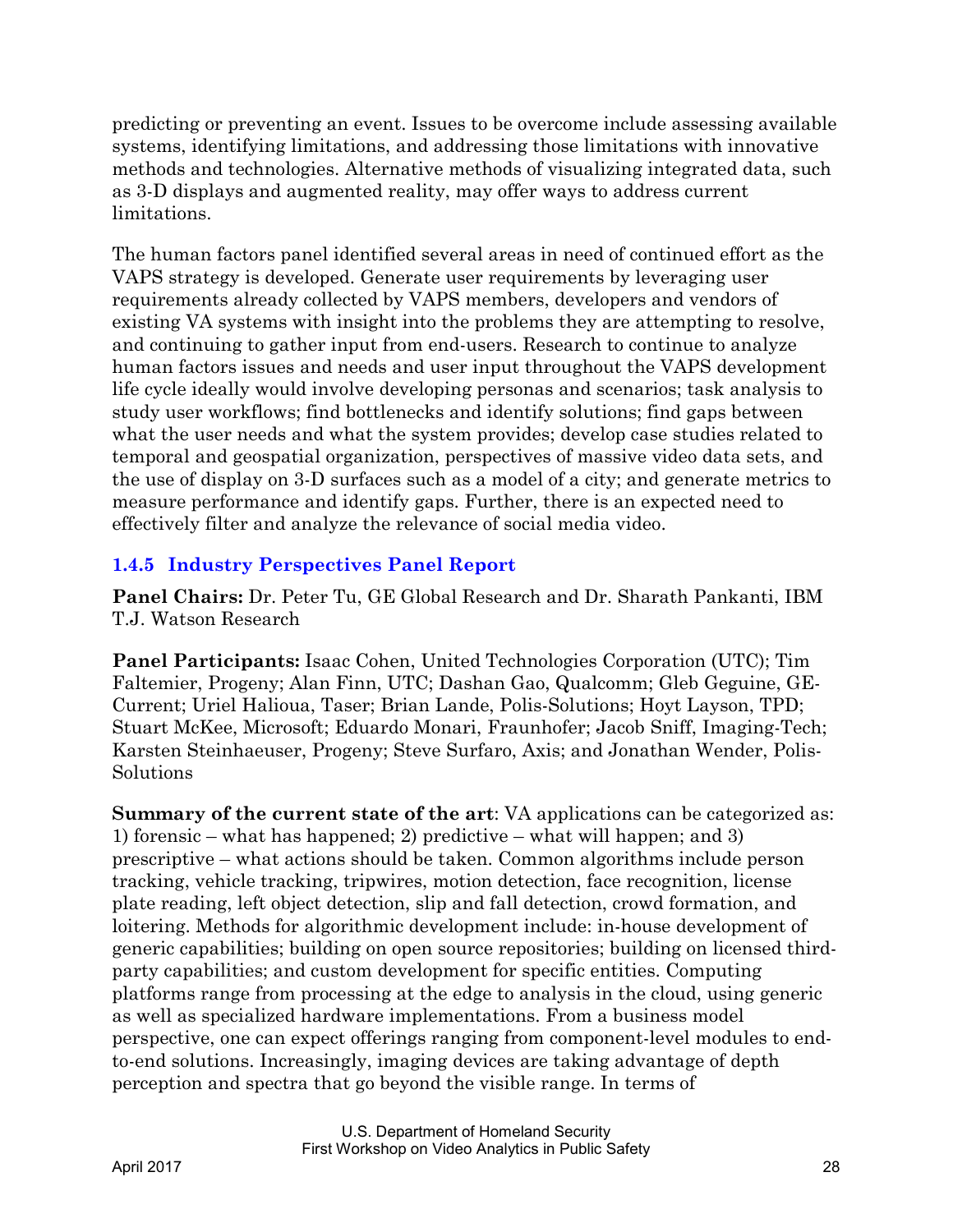communications infrastructure, the community is taking advantage of analog, digital and wireless capabilities.

**Thoughts on future development:** Increasingly, software developers will need to take advantage of new hardware innovations. With the increasing reliance on machine learning methods such as deep learning, developers will require access to ever-increasing quantities of data for both training and evaluation purposes. Going beyond static datasets (which can be overlearned), future algorithms will require constant novelty allowing for a state of never-ending unsupervised learning. This will require a migration from data-sets to data-sites and, perhaps, data-cities.

In terms of scale, installations of the future will migrate from hundreds of cameras to tens of thousands. In addition, these solutions will be based on loosely coupled federations of hundreds of contributors. Further, the infrastructure of the future will allow tracking each feature of the system along with its (e.g., machine learnt) provenance to facilitate fair and objective credit assignment to each contributor.

Industry must take up the challenge of integrating social science and ethics into technology development. Expectations of privacy are evolving, however. Now that everyone is a stranger, does video analytics become a proxy for trust? Does video equal a new kind of truth? These are challenging dynamic issues that must be addressed as privacy and functionality are balanced and harmonized in research, products and operations.

The value proposition of VA must also evolve. The prevention of loss vs. revenue generation has always been a hard sell. Yesterday we recorded the past, today we understand the present, tomorrow we will predict the future. This technology quickly goes from commodity to intractable. Fully automated visual surveillance is a Turing test problem. The traditional goal of VA is to be able to extract the gist of things that is relevant to a particular information need or decision-making process. As these needs expand to all potential information and decision needs, this becomes a fundamentally hard problem, which will require new forms of Artificial Visual Intelligence (AVI) approaches.

**Recommendations:** Industry should be open to new technologies and keep algorithms sufficiently generic and/or extensible to accommodate new types of data enabled by future innovations in hardware. As a community, we will need to develop new large-scale sources of data (along with sustainable techniques for automatic performance evaluation on these sources of data) that continually challenge our algorithms for ushering in a new age of continual improvement through learning and adaptation. Further, we need to better understand how to balance privacy and surveillance requirements in the solutions we develop.

The emerging scientific area of AVI has the power to transform many work and need areas in public safety beyond surveillance – including training, logistics and

> U.S. Department of Homeland Security First Workshop on Video Analytics in Public Safety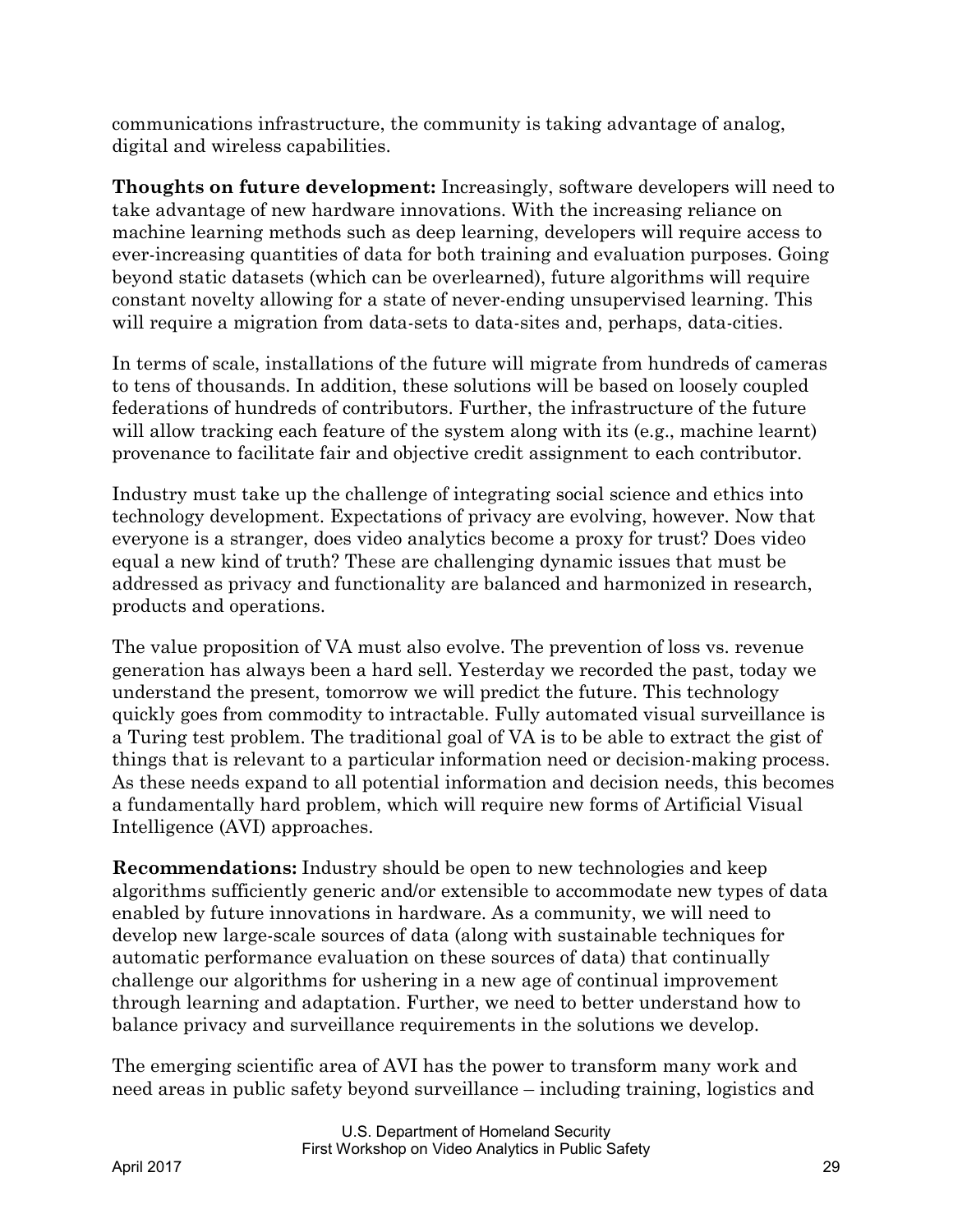supply optimization, EMS analysis, fire analysis, verification, inspection, prediction and others. As a result, it is logical to start thinking of the development of the next generation of (visual) intelligence applications together rather than narrowly focusing on the requirements of surveillance applications alone. One way to facilitate the development of such a roadmap is by explicitly and effectively standardizing an extensible, open, scalable architecture for visual intelligence infrastructure that is designed in such a way to accommodate the breadth of public safety needs and that can readily exchange useful information with other systems.

#### <span id="page-29-0"></span>**1.4.6 Public Safety/Research Collaborations Panel**

**Panel Chair:** Barry Luke, Deputy Executive Direction, National Public Safety Telecommunications Council

**Panel Participants:** Ahsan Baig, City of Oakland; Chad Carpenter, South Dakota Division of Criminal Investigation; Kim Coleman-Madsen, Colorado Office of IT; John Contestabile, Johns Hopkins University/APL; Ron Derderian, Beverly Hills Police Department; Ralph Ennis, Metropolitan Police Department DC; Ed Freebom, Unmanned Experts; Michael Garris, NIST; Charles Guddemi, U.S. Park Police; Jack Hanagriff, Houston Police Department; Samuel Hood, Baltimore Police Department; Drew Jurkofsky, Unmanned Experts; Ashish Kakkad, San Diego Co. Sheriff; Roland Kearney, Drug Enforcement Administration; Tracie Keesee, New York City Police Department; Hoyt Layson, TPD Corp.; Jonathan Lewin, Chicago Police Department; Ed Mills, Colorado Office of IT; Martin O'Farrell, Capability Adviser Protective Security, UK Home Office Science; John Powell, LA County Sheriff's Department [ret]; Eddie Reyes, Amtrak Police Department, Jared Vanden Heuvel, Texas DPS; Fred Scalera, New Jersey Office of Homeland Security; Brian Shepherd, Colorado Office of IT; Shing Lin, Harris County Texas; William Schrier, Seattle Police Department; and Dr. Jason Thornton, MIT Lincoln Laboratory

A public safety collaboration panel was organized to highlight current crossstakeholder VA R&D - both within the United States and internationally. Presentations were provided by the Chicago Police Department, the United Kingdom Home Office, MIT Lincoln Laboratory and the Seattle Police Department covering various issues associated with video systems and the use of analytics.

#### **Chicago Police Department/University of Illinois Collaboration**

Presented by: Jonathan Lewin, Deputy Chief, Chicago Police Department

The Chicago Police Department (PD) is a progressive law enforcement agency that understands the important of technology and which has implemented a number of significant programs which include video and analytical platforms. The agency uses a variety of video input sources including body cameras, license plate reading cameras, and fixed camera systems to include public visible and covert operations. Chicago PD also works to leverage the use of video captured by private sector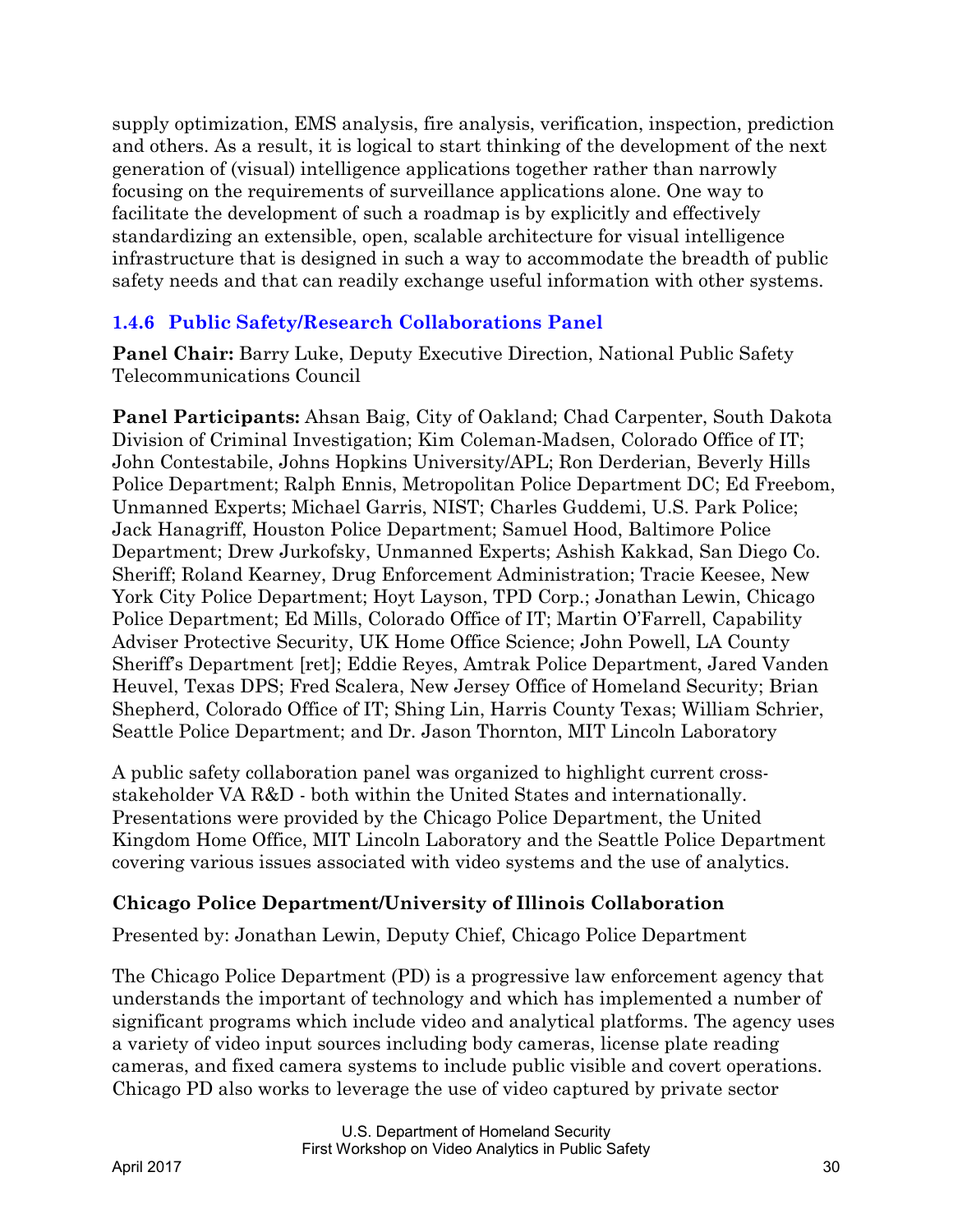businesses, schools and other government facilities. Video ingested into the Chicago PD system is used for a variety of crime prevention, emergency response and investigative purposes. It has been testing facial recognition technology which will allow it to link images to known persons. Facial recognition systems are programmed to identify the presence of subjects who are most at risk to commit violence (based on prior criminal history). Chicago PD also monitors "open source" social media channels to identify crimes that are about to be committed, as well as locate information to assist with criminal investigations. In some cases, Twitter traffic following an incident can help identify witnesses. The agency also has access to portable camera systems that can be deployed quickly for spontaneous or preplanned events. To test the effectiveness of camera systems, the agency embarked on a project to examine the statistical effect of camera placement on crime rate. It then worked to devise optimal placement strategies based on machine learning. Citywide, 2,143 cameras were examined to compare the crime rate preand post installation of the video system. The study demonstrated crime reduction between 17 percent and 22 percent over a 24-month period. Finally, the agency is studying the ability for camera systems to accurately detect information that deviates from the baseline image. This includes analysis to detect crime (e.g., identification of a person who has been shot, the display of a weapon, narcotics transactions and other suspicious behavior); to detect public safety issues (e.g., a crowd gathering, a person who has collapsed, swimmer in distress in the water, activity in a closed park); and detect traffic incidents (e.g., traffic crash, speeding, highway congestion, boat accident).

#### **United Kingdom Home Office/Research Community Collaboration**

Presented by: Martin O'Farrell, Centre for Applied Science and Technology, United Kingdom Home Office

The United Kingdom's Home Office provided a presentation on the Video Analytics in Law Enforcement (VALE) project. VALE began in 2015 with the development of use cases that leveraged video resources to support police agencies. Of the 89 use cases identified by first responders, six were selected as the most viable and were advanced for testing. The selected use cases included: (1) detection of crowd movement; (2) child abduction; (3) multi-camera tracking of persons as they move through an area; (4) suicide risk on a train or subway platform; (5) incursion into confined spaces; and (6) street robbery. The European Union agreed to fund collaboration between law enforcement, academia and industry on these issues. Work is ongoing to address the various use cases. It was noted that there is an extreme cost to government agencies when someone commits suicide by jumping in front of a train as well as the associated business disruption cost. Funding for these programs was based on the goal of being able to prevent or disrupt activities before they occurred. Sixteen organizations have submitted bids to the European Union to work on this program.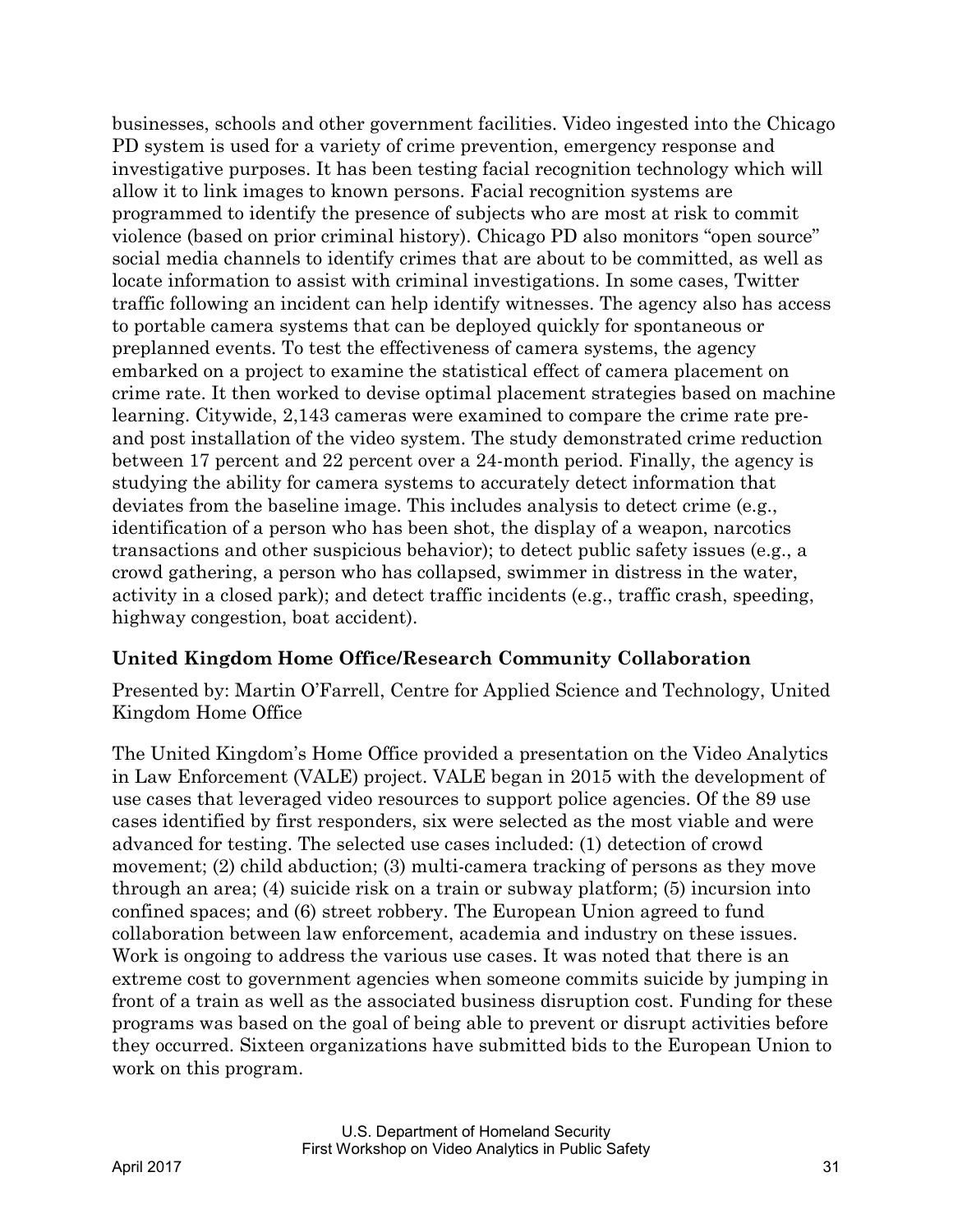#### **Seattle Police Department/Hackathon-style Video Redaction Incubator Collaboration**

Presented by: Bill Schrier, Chief Information Technology Officer, Seattle Police Department

The Seattle Police Department (SPD) currently uses a large number of in-vehicle camera systems as well as automated license plate reading technology. The city does not allow public mounted camera systems without specific city council approval. SPD recently completed a body camera pilot project in advance of an agency-wide rollout. SPD has identified a number of challenges associated with video use. Its review concluded that there was a substantial increase in agency workload to support video systems. This includes the need to tag, upload, review, analyze and provide video to authorized entities. SPD believes that some of these issues can be overcome with technology, including the use of video reporting with officer narration and the use of voice activated applications. Management of multiple video platforms also creates issues for an agency. Most agencies support a multitude of video systems, including body camera, in-car dash-cam, pole mounted, surveillance units, interrogation cell and others. Each of these systems may be managed differently with unique video tagging and storage requirements. Analytics become critical to fully leverage the available video capabilities so agencies do not accumulate an enormous amount of stored video that cannot be used. SPD also noted that the video equipment itself must be designed to work in a public safety environment including ease of use for the officer and ruggedization. The need for the camera to reliably record video, or alert the officer when it is not recording, has malfunctioned or has failed to upload must all be addressed. Body camera systems should also be integrated with other video and communications systems. An officer's body camera should start recording automatically if they press their radio emergency alarm. The dispatcher should be able to remotely turn on an officer's body camera if conditions raise suspicion on the officer's safety. Video should be easily shared with individuals in roles who need rapid access for situational awareness and safety. A dispatcher should be able to view a real-time video feed during an officer involved emergency event. An incident commander should be able to access different camera feeds to support resolution of a critical incident.

Redaction and public access to stored video continue to be a concern for law enforcement agencies. Technology should provide for reliable facial redaction on an enterprise-level scale. Other metadata elements should also be redacted automatically (where that data is protected). This includes GPS data embedded in the video that would identify an officer's home address or the location of a safe house or domestic abuse shelter.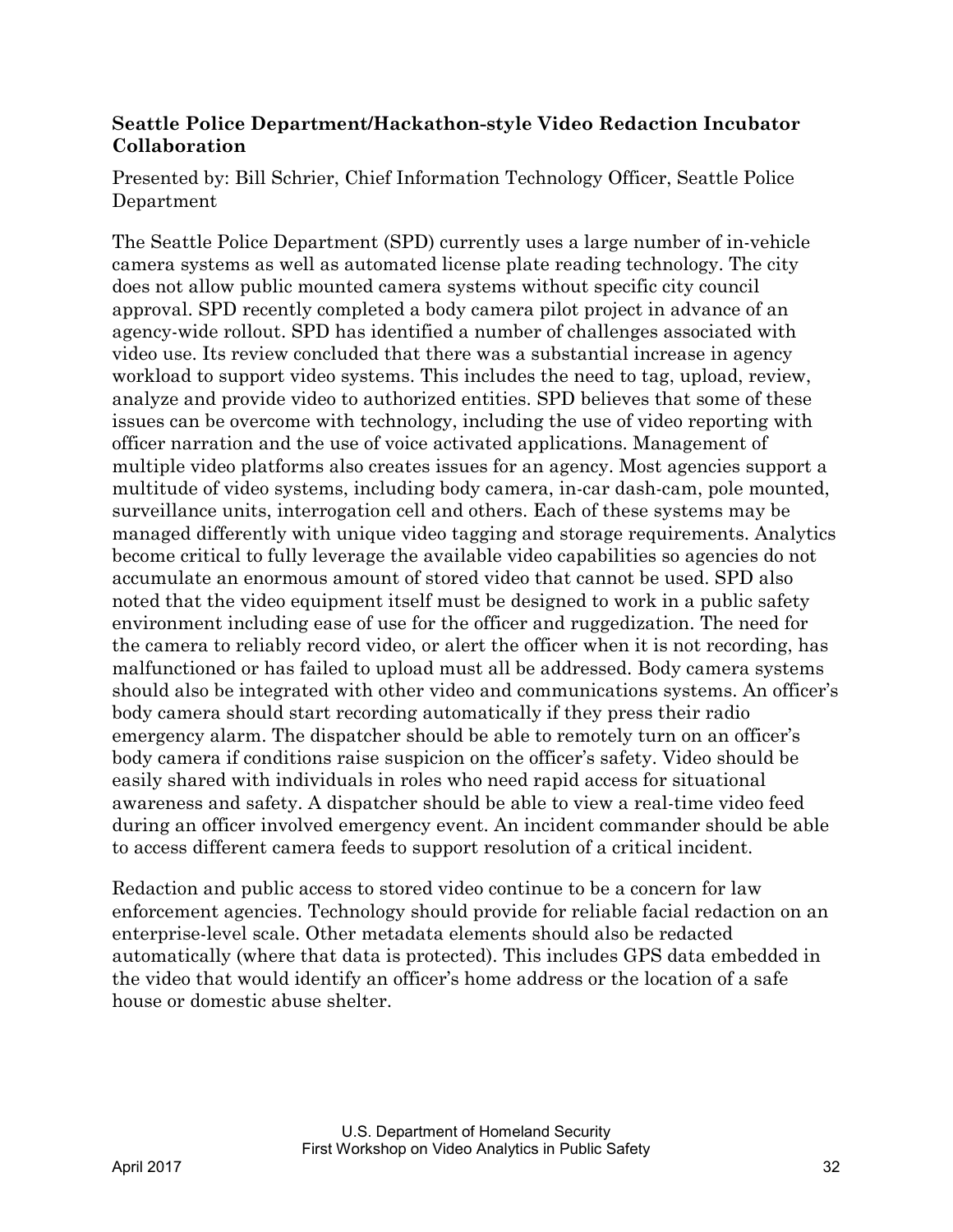#### **MIT Lincoln Laboratory/ DHS/Washington Metropolitan Area Transit Authority (WMATA/Amtrak Collaboration**

Presented by: Jason Thornton, Homeland Protection Division, MIT Lincoln Laboratory

MIT Lincoln Laboratory has been working with the DHS S&T to examine video analytic pilot projects and to create a list of lessons learned. One pilot project involved the assessment of prototype VA capabilities to help analysts at mass transit facilities make better use of high volumes of video data. The goal was to obtain actionable information more quickly to speed the arrival of an intervention. The project examined both real-time monitoring (for event detection and cues reported by personnel) as well as forensic review of past events. A number of capabilities were examined, including the ability for a video operator to be alerted to the placement (and abandonment) of an object. The video system would "jump back" in time to show the arrival of the person who left the object. Video summarization was also examined, where long sequences of video can be transformed into shorter video clips for easier consumption. Path reconstruction was also reviewed in which a single individual could be tracked as they moved through an area covered by different cameras. Testing of these capabilities has been started with the WMATA Rail System in Washington, D.C. and with Amtrak Corporate Security in several states.

A number of important lessons were identified in conducting this project:

User Engagement:

- System must work with existing infrastructure
	- o Seamless integration (e.g., via direct connection to Video Management Systems (VMS)) promotes frequent use
	- o Cannot make excessive demands on bandwidth or server licenses
- Discuss and demonstrate capabilities early and often
	- o Guides functionality in the right direction
	- o Most valuable feedback comes from direct use of prototypes
	- o Using the tools will often spur ideas for new features, modes of use, etc.
- Software must be reasonably robust
	- o System must be stable enough for persistent use in wide range of scenarios
	- o Requires good vetting and quality control before releasing to users

Integration issues:

- Analytics must be flexible when handling video inputs
	- o Resolutions, frame rates and lighting conditions vary quite a bit
	- o Must handle intermittent dropped frames without failing

U.S. Department of Homeland Security First Workshop on Video Analytics in Public Safety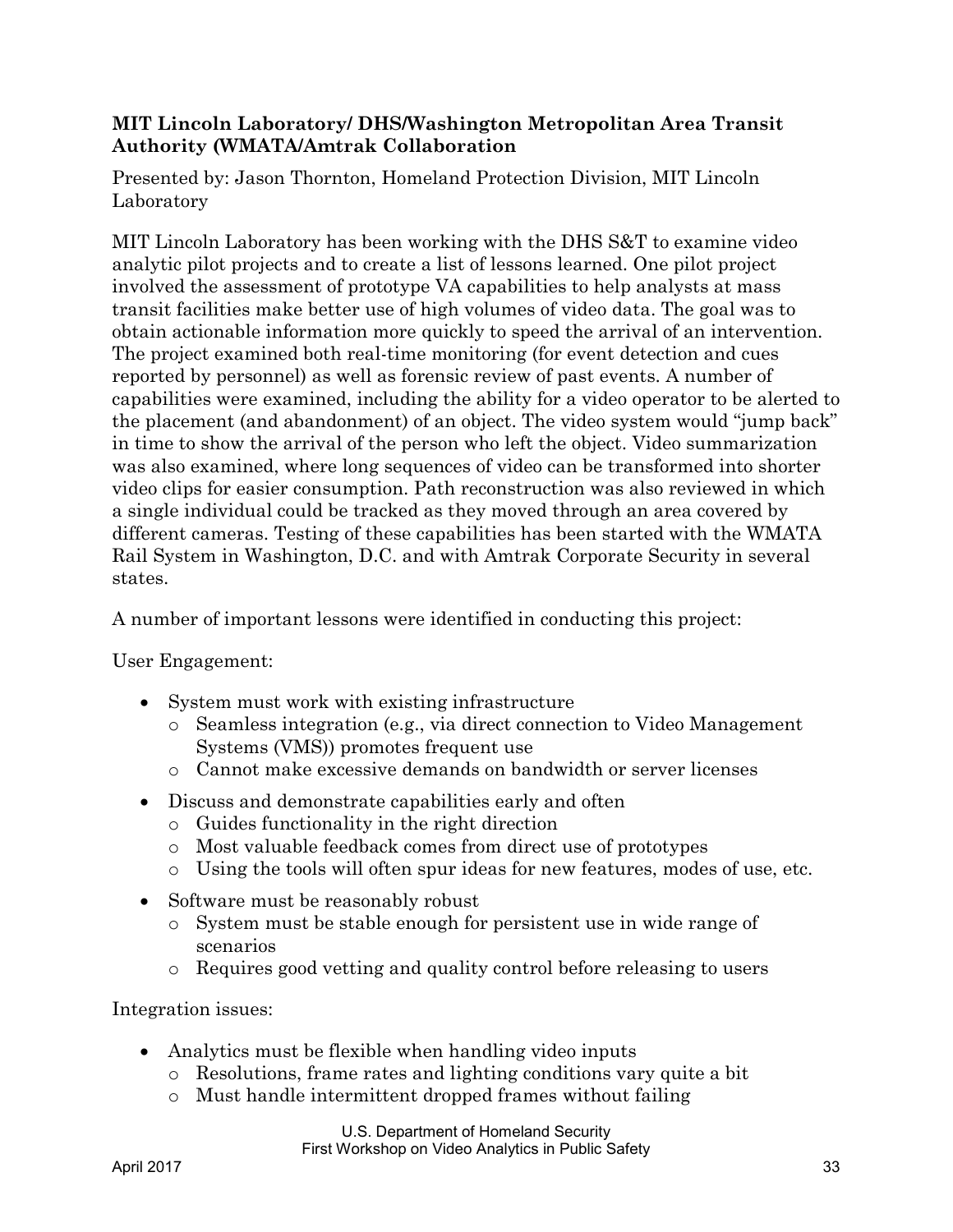- Cooperation with VMS vendors is essential
	- o Most vendors offer a Software Development Kit (SDK) interface
	- o It can benefit both parties (VMS and analytics researchers) to integrate successfully
	- o Standards for data retrieval interfaces would enable much faster integration

### <span id="page-33-0"></span>**2 Breakout Discussions and Findings**

**Breakout Chairs:** John Audia, Navarro; Simson Garfinkel, NIST; Reva Schwartz, NIST; Andrew Weinert, MIT Lincoln Laboratory

**Breakout Rapporteurs:** Nancy Forbes, NITRD; James Horan, NIST; Fouad Ramia, NITRD

The VAPS 2016 workshop included two strategic breakout sessions with four simultaneous groups of about 20 participants organized to draw from across the stakeholder communities represented in the workshop. The breakouts encouraged vigorous discussion across traditionally disparate entities. It had the following overarching objectives:

- Improve the level and quality of community engagement;
- Develop a strategic analysis of gaps/issues/needs related to technologies, best practices, and collaboration incorporating diverse perspectives; and
- Kick off a VAPS Community of Interest.

These objectives were selected because they support many relevant technical and end-user activities, including R&D, measurement, standards, technical education and outreach, and collaboration. Over two sessions, participants in the VAPS Workshop breakout panels discussed a variety of needs and priorities for public safety video applications and for critically important R&D activities and resources. The following major points and themes came out of the breakout sessions:

### <span id="page-33-1"></span>**2.1 Technology-related Needs and Issues**

#### *Economics and interoperability:*

There are challenges in developing cross-cutting real-time video analytics applications within public safety because most public safety communities utilize a patchwork of systems and architectures, and as some of these systems rely on infield communications, connectivity cannot be assumed. Interoperability is a significant challenge within these systems since a variety of proprietary systems are typically involved. This makes the development of analytic solutions quite daunting. Standards are needed to support more effective interoperability at the communications, computing, device and data levels.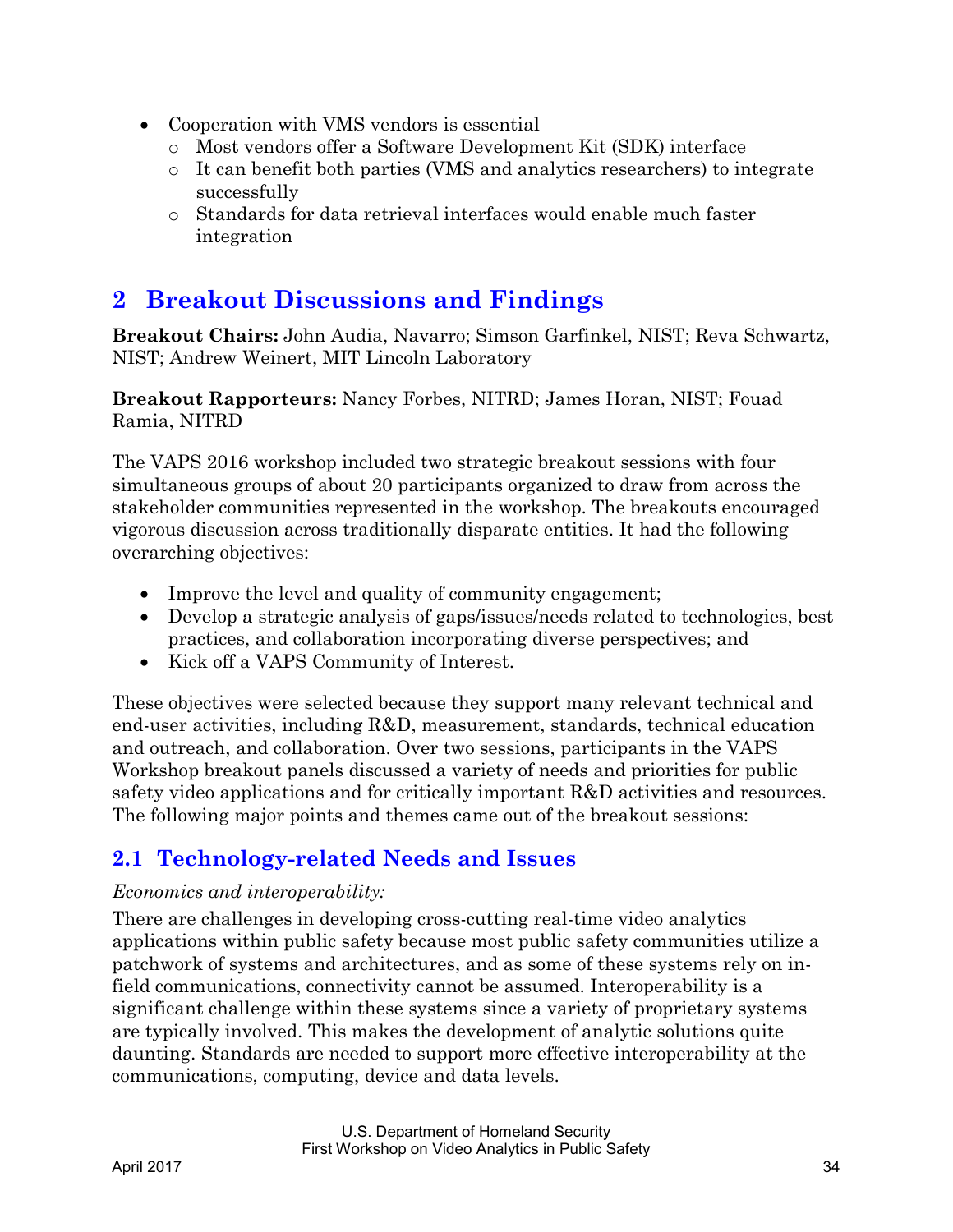Although some proprietary architecture standards are emerging, the current economics of public-safety-focused industries do not seem to support moving towards open and streamlined standards which would maximally foster novel R&D and the development of an open market of analytic tools. This is in stark contrast with the successful approach that has been taken by the social media and consumer device industries, which have focused on leveraging their infrastructure and resources, and supporting open standards to accelerate applications industry growth on their platforms. On the surface, these industries appear to be quite similar. They have markets for collection and interaction devices, communications, data analysis and data storage. However, the divergent approaches these highlyrelated industries have taken as a result of their differing origins is astounding.

Researchers and small applications businesses have flocked to the social media/consumer device industry in droves and it has grown dramatically in size and diversity. In contrast, the relatively small burgeoning surveillance-focused video analytics research community that was developing in the 2000s has stagnated. It appears that young researchers and application developers have been effectively disenfranchised from engagement in public safety because both the barriers of entry and failure risks are too high.

The current public safety video ecosystem was formed from a physical-securityequipment-centric model rather than an application model such as those being used within the social media industry. Equipment-centric models do not readily lend themselves to growth of IT innovation unless they have most of the market share or have embraced interoperability outside of traditional equipment stovepipes. The constraints imposed by this model are impacting development of commercially viable interoperable video use and analysis solutions. Because of this, we continue to observe analysis and management solutions that exist solely within vendor stovepipes and that have limited quality, utility and flexibility and, often, have high cost of use and maintenance with few economies of scale. These issues are likely due to the fragmentation of this market. What is clear is that the public safety community needs state-of-the-art analytic technologies that are tightly integrated with their video systems, greater engagement with research and small innovators, and more tractable costs for deployment and maintenance of analytic tools.

#### *The great divide between situation awareness and forensics:*

There appears to be somewhat of a disconnect between the use of video for real-time situation awareness and its downstream use in forensic investigation. The priorities in each of these communities are dramatically different and sometimes in conflict since public safety's focus is on maintaining and utilizing real-time communication channels (and accepting various forms of degradation when connectivity and bandwidth are limited), whereas the forensics and legal communities are concerned with data consistency and integrity. It would be helpful if there was greater coordination between the public safety community and forensics community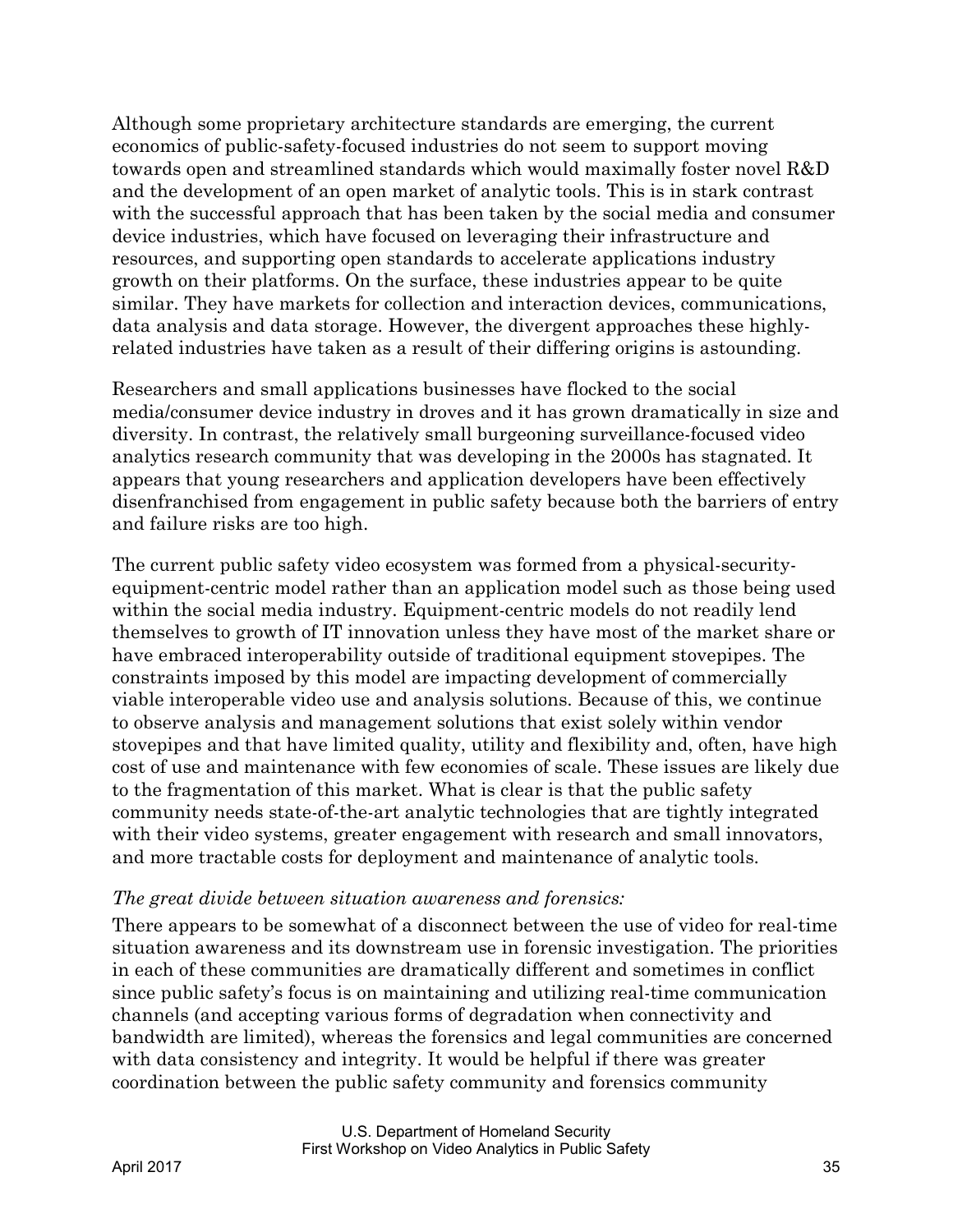towards the creation of requirements and best practices that could better support both the real-time and the forensic use of video. It is clear that as technology progresses, the lines between real-time analysis and forensic analysis will blur. It is also clear that analytics will significantly replace human eyes in large-scale analyses in both of these domains. A key consideration moving forward is in the definition of video quality for each of these communities with regard to their human and analytic applications and how such quality could be measured and co-optimized in both public safety and forensic workflows. These considerations will significantly impact future communications and storage systems and the effective utilization of analytics across the workflow.

#### *Resources and tools to support public safety needs – perhaps crowdsourcing is the answer:*

Funding is a challenge for the public safety community and often necessitates investment in the urgent rather than strategic needs. Funding appears to be available to public safety to support deployment of new devices, but it is difficult to find funding to maintain existing ones or to develop analytic and data management capabilities to work with the immense data produced by the proliferation of devices. Likewise, it is challenging for the research community to identify funding to support both fundamental and applied R&D related to public safety needs. Most small jurisdictions cannot afford traditional analytic solutions bundled into proprietary video collection and management systems and often find that such solutions do not meet their specific needs. Only the largest cities can afford to develop analytic solutions that are customized for their needs. Tools and solutions are needed that permit public safety to develop cost-effective real-time and forensic analytic and data management applications for their needs that they can control and maintain. Since many jurisdictions are being crushed under the weight of the data they are collecting, these solutions are becoming urgent. One answer to this conundrum may be in a crowdsourcing development process managed and undertaken by the public safety community itself. In the future, public-safety-created analytics and data may be shared across jurisdictions to support a cost-sharing model that leverages custom capabilities being generated by the public safety community themselves.

#### *Resources and tools to support research needs – data sharing is critically important:*

While the public safety community struggles with ineffective data analysis and management tools, the research community has inadequate research data and tools to develop the technologies that are needed to support future public safety capabilities. The research community requires significant amounts of representative data to engage in effective R&D. Sensitivities related to evidential data management and privacy make the sharing of operational video an enormous hurdle. The challenges are further compounded in that most data is collected within proprietary systems and formats and is difficult to curate for research. Tools to support R&D that address annotation, management and evaluation of research solutions are critically needed as well. Moreover, modular R&D frameworks are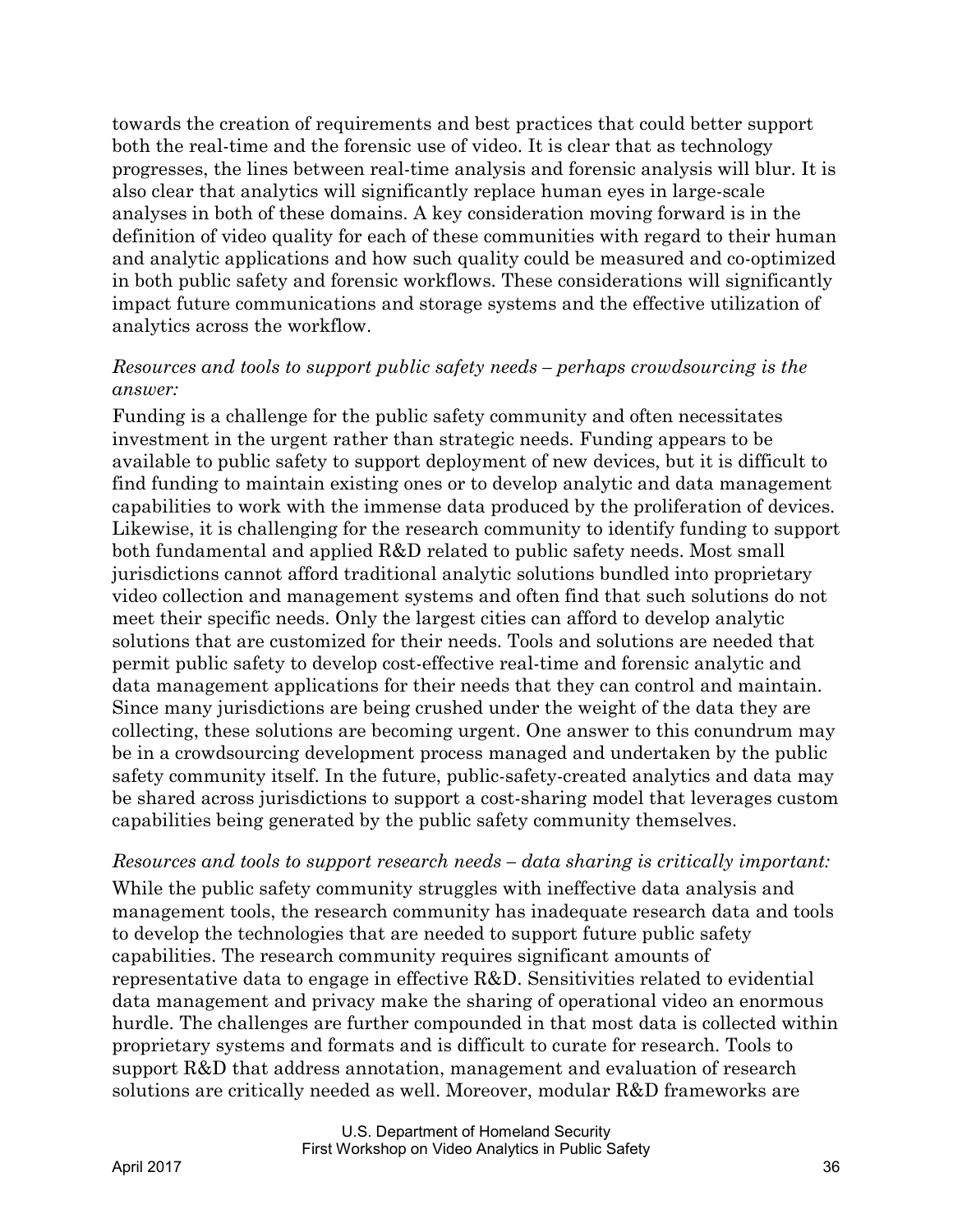needed to support effective scalability of both research and deployment activities. Such frameworks will also need to support applied research in edge computing and the integrated deployment of edge-enabled devices. All of these challenges will need to be addressed to effectively engage the research community in developing technologies that support quickly-emerging public safety video analysis needs.

#### *Modular tools to support public safety workflow could help:*

Tools to support the more effective management of video workflows was also described as a significant need. For example, with the expansion of video capture capabilities, such as body-worn cameras, along with the increasing need for transparency, the need for video redaction was identified as a high-priority topic. Current video management and redaction tools vary greatly depending on Concepts of Operations, jurisdiction and local laws, and there are many general weaknesses. The participants suggested the following areas for further investigation:

- Development of best practices to support consistent and efficient video workflows where technology is utilized, including identification of workflow taxonomies and common processes;
- Identification of best use of human analysis combined with automation, including conditions of use, data conditions and jurisdictional policies; and
- Development of tools to support more efficient and effective workflow processes including (but not limited to) automated/accelerated review, detection of key elements, clustering/segmentation and filtering, redaction, annotation, transcoding, compression, quality control, etc.

It is quite evident that these three areas are not independent. Best practices and, ultimately, policies would need to be developed that comprehended all three areas and research in these areas would need to be coordinated. This area could potentially develop into an accreditation program as it solidifies.

#### *Video analytics as part of the greater public safety communications technology ecosystem:*

Finally, video is not an island in the increasingly complex public safety data ecosystem. The utilization and fusion of complementary data sources and modalities is quickly becoming a priority need. Public safety data currently spans video of many forms, inter-responder audio communications, 911 communications, geospatial data and sensor data. These data will expand as new communications and sensor capabilities become available. The utilization and optimization of the diverse and dynamic sources of data for real-time situation analysis within the fabric of complex communications networks presents a Big Data challenge that is unprecedented in other domains. R&D-focused communications and processing frameworks are needed to support the development, simulation and deployment of future public safety analytic capabilities. Likewise, both physical and cyber security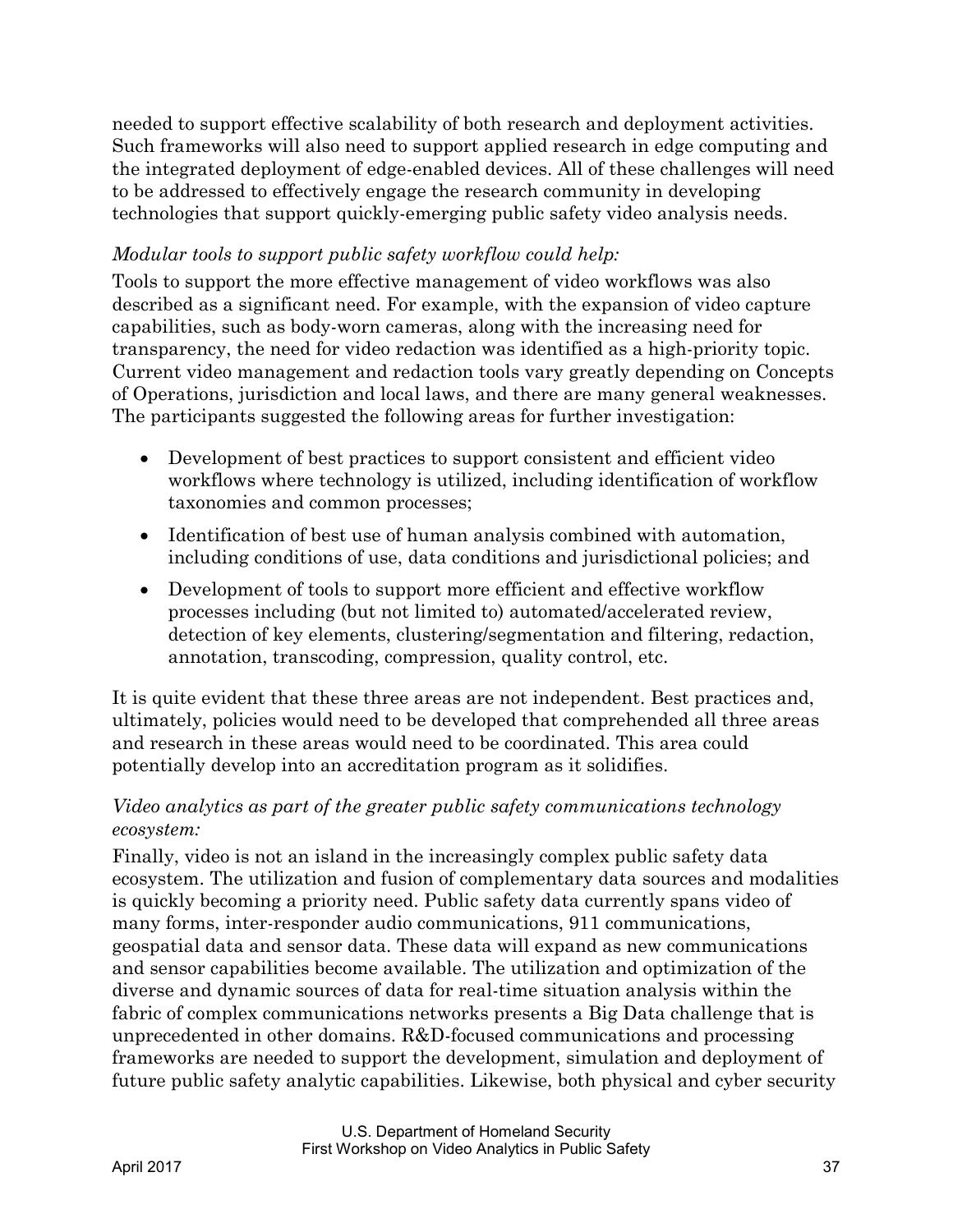will continue to become more important factors as video and video analytics play an increasingly important role in public safety. Technologies, best practices and standards that are developed to support video use and analytics in public safety must incorporate protection of the security, integrity and availability of the critical data and communications systems that support real-time and forensic public safety applications.

### <span id="page-37-0"></span>**2.2 Best Practices**

*Optimizing analytics in the human decision loop and humans in the analytics loop:* As mentioned in the previous section, it is critically important that users of VA technologies understand their strengths and weaknesses and leverage them appropriately. VA can be used as a force multiplier where there are not sufficient human eyes on video and in understanding geographic and temporal patterns and anomalies. They can also be used to discover forensic elements that human eyes cannot readily detect. However, these tools will not be perfected in the near future and must be used carefully with an understanding of both their strengths and weaknesses. Therefore, virtually all video analysis workflows that employ automated analysis technologies should include a human in the decision loop. An objective understanding of how to most effectively couple human users with such tools remains somewhat elusive – especially when humans provide feedback to improve these technologies. The failure modalities of both humans and analytics must be well characterized and users must be properly trained in their use, especially in how to recognize bias introduced by the analytic, the human or the human-analytic combination. This is largely an unexplored area, especially in public safety applications. We have no real starting point since the performance of either group on the constellation of public safety video analysis tasks is unknown. The development of best practices for the development and deployment of video analytics and the training of users in their proper use is extremely important. Likewise, it is important that a shared understanding of analytic capabilities, taxonomies and data be developed, and that best practices be developed for the sharing of these tools across agencies and jurisdictions.

#### *Constructing meaningful data for R&D:*

It is extremely important that best practices be developed to support the creation of future datasets that will drive the research since the compositions of these datasets – both for system development and assessment – will heavily influence both the strengths and weaknesses of future public safety analytic technologies. Biases in datasets are known to heavily impact the machine learning technologies that are derived from them. This is a largely unexplored area and one in which the public safety community could act as a leader to the greater machine learning community.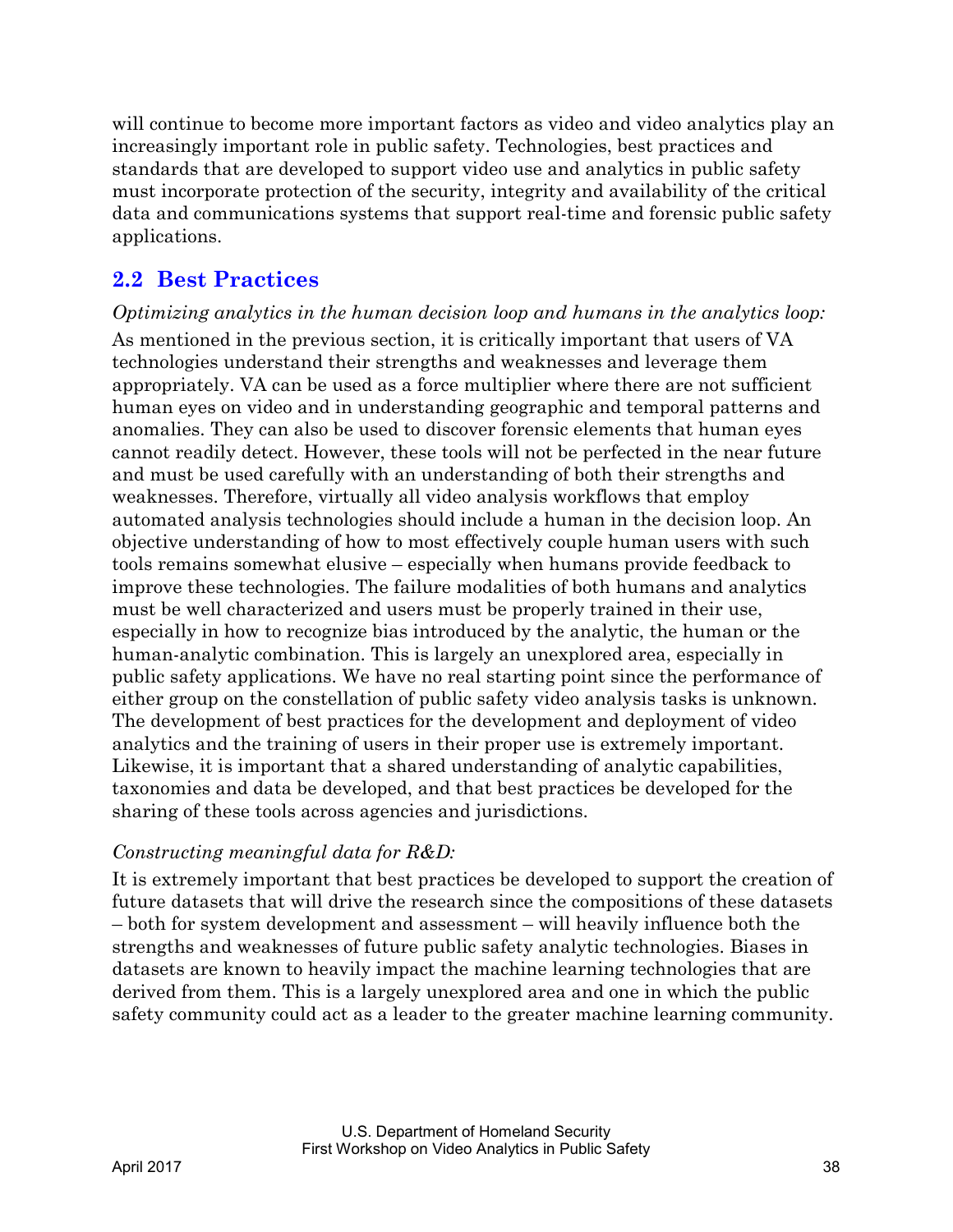#### *Mindful R&D and deployment practices:*

Finally, developing best practices for R&D and VA deployment related to legal, policy, privacy and social considerations will help to ensure that both the R&D community and public safety community understands how to plan and perform research and transition activities that effectively addresses these concerns.

### <span id="page-38-0"></span>**2.3 Collaboration and Coordination**

#### *Development of collaborative research:*

There was a vibrant discussion regarding future collaborative activities and there was concurrence that cross-cutting activities that bring R&D stakeholders together, such as VAPS, should be continued. Much collaborative work lies ahead in joint development of datasets, research infrastructure, measurement methods, and standards and best practices. Data will play a critical role in both fostering a research community and focusing research on public safety priorities. Open research frameworks that promote the sharing of research and development of scalable R&D will also be extremely important. Likewise, development of collaboration research projects that are inclusive of public safety stakeholders will help to ensure proper focus and utility and future deployment.

#### *Development of collaborative R&D frameworks and sustained engagement:*

It was suggested that VAPS could potentially evolve to act as a collaboration multiplier, providing a focal point for the sharing of knowledge, R&D frameworks and tools. It could also act as a jumping-off point for further public safety engagement in the form of surveys and roadmapping activities. Workshop participants expressed a unanimous desire for VAPS to continue to hold regular periodic workshops highlighting relevant projects, collaboration activities and opportunities, and knowledge exchange and planning.

#### *Broadening engagement:*

It could be useful to align future activities and workshops with events which have activities and participants with which it would be strategically useful to more deeply engage. Furthermore, there was desire for continuing team-focused collaborative efforts to be developed in priority areas. Such efforts might be at a regional effort and have their own meetings, as well between major VAPS events. Collaborative work could include the development of datasets, methodologies, resource catalogs, frameworks, tools and best practices. Future VAPS workshops and activities might also expand participation to more greatly include:

- Strategic mix of large and small public safety organizations;
- Federal, state and local government agencies;
- National laboratories and Federally Funded Research and Development Centers;
- Federal and state fusion centers;

U.S. Department of Homeland Security First Workshop on Video Analytics in Public Safety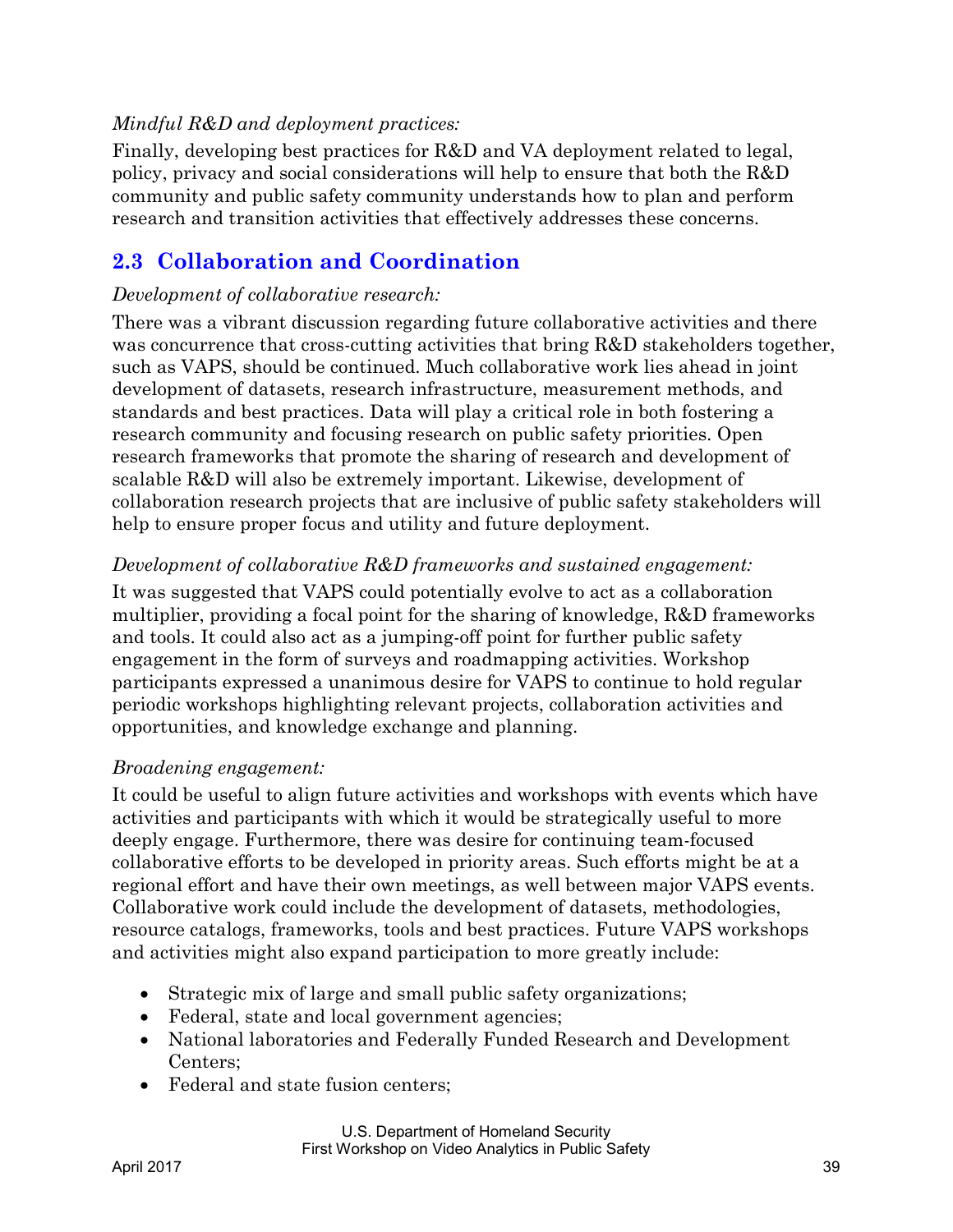- International associations in law enforcement and public safety;
- Hospitals and emergency services;
- Universities/public education systems;
- Insurance industry; and
- Sports, entertainment and retail venue industry.

### <span id="page-39-0"></span>**3 Conclusions and Next Steps**

The workshop concluded with a discussion regarding key takeaways and next steps. The following is a summary of both the conclusions that came out of the workshop and follow-up discussions that have helped to further develop these concepts.

#### **Workshop Takeaways:**

- The stakeholder communities cannot be islands. The workshop showed that knowledge sharing and strategic collaboration across traditional lines can play a powerful role in innovation. Robust collaboration between the communities that were brought together in the workshop and beyond is essential to developing the effective public safety video analytics ecosystem of tomorrow. The research community needs to understand public safety needs and nuances and public safety needs to be directly involved in shaping R&D. Furthermore, R&D cannot be performed in a technology vacuum that is ignorant of legal, policy and social considerations.
- Public safety has a substantial list of VA technologies they need. An extensible approach to analytics creation is necessary to support these needs – especially when it is clear that these technologies will need to be customized to the environments and policy frameworks they will be used within. Technology to support data management and archival analysis is critically important now.
- Data drives R&D and representative data is needed to both attract and focus the research community on the important hard problems. In addition to making data available for research, a significant effort needs to be made to understand the relationship between data and analytics, in how to construct datasets that minimize data bias, and appropriately test technological weaknesses in the context of data-driven/deep learning methods.
- Hard technology challenges are going to require new R&D and test and measurement approaches. These include video redaction, multi-camera analytics, distributed analytics, mobile camera analytics, embedded systems and Internet of Things, edge analytics, and multimodal analytics such as gunshot detection. In addition, a number of important enabling technologies that will be critical in controlling future data streams and data storage parameters will require novel R&D and measurement. These include stream/multi-stream and storage management technologies that incorporate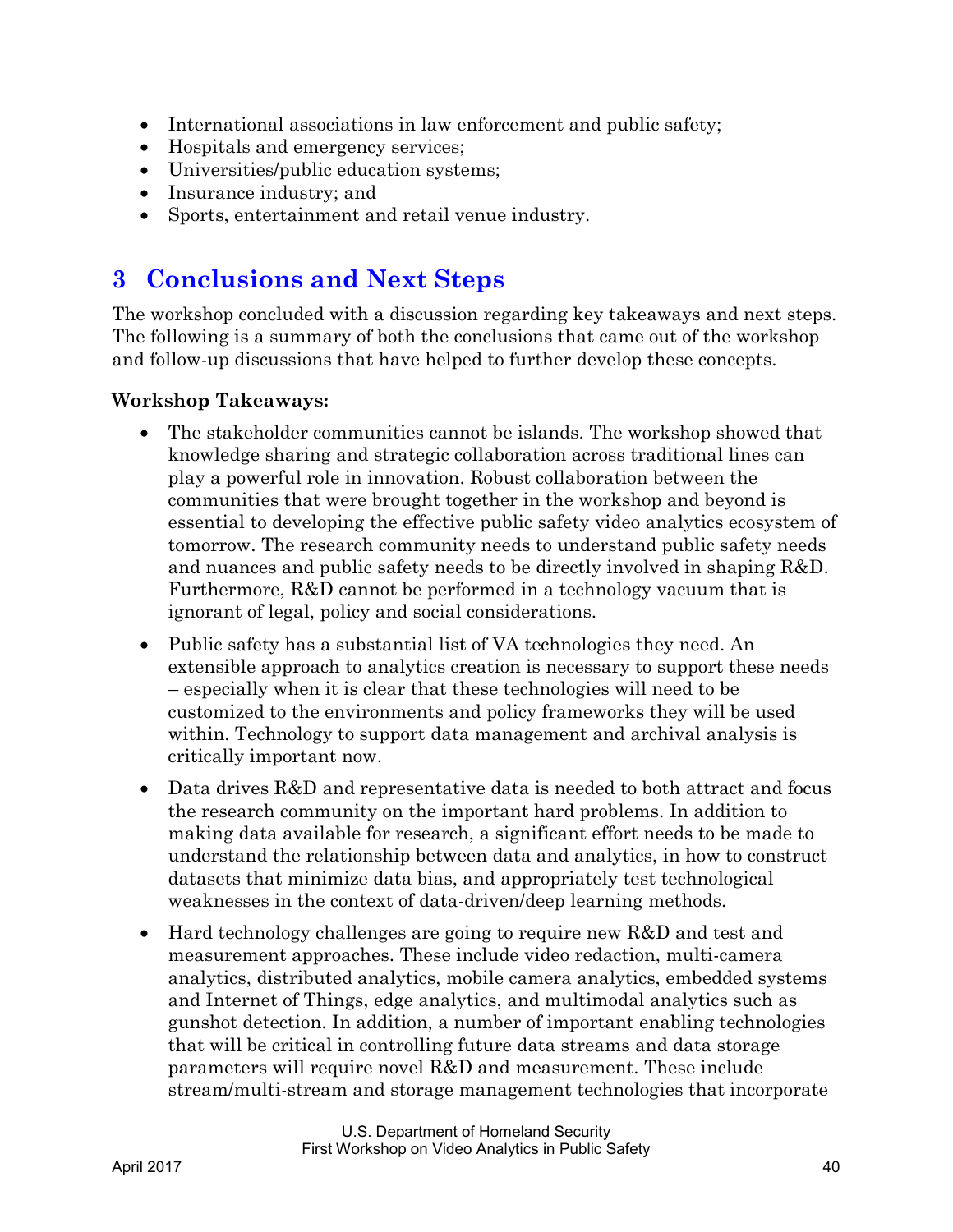data optimization, smart compression for preserving bandwidth for data on the move, and quality analysis for optimizing data for particular uses by humans and analytics.

- Understanding the human factors related to video use, scaling and bias are important to consider. Analytics may be used to support interfaces and generate visualizations that reduce cognitive load.
- Legal, complex jurisdictional policy and social considerations must be comprehended in public safety VA systems and in the research that is conducted to create these systems. Where possible, analytics should be leveraged to support governance and increase privacy.
- Technologies, best practices, and standards that support both physical and cyber security in the future public safety video ecosystem are essential so that video and video-derived data and systems are protected and reliable, and so that data integrity is maintained across systems and workflows.
- Innovative development approaches, standards, R&D frameworks, and tools and research resources that foster interoperability and lower the bar for research and innovation, as well as deployment and information exchange, are essential for the future public video analytics ecosystem. R&D needs to be economical, sustainable and customizable for the public safety and research communities and profitable for industry. New development models exploring modularization, open standardized development frameworks, shared data and tools, and crowdsourced R&D may help address the challenges.

#### **Next steps as suggested in the workshop:**

- 1. Collaboration and Coordination:
	- Develop a standing group (potentially a hybrid of VQiPS and VAPS) representing the diversity of the stakeholder community that was brought together in VAPS and focused on strategic planning, coordination and broad engagement spanning research to deployment in public safety video analysis methods and technologies.
		- Work with the public safety community and across R&D stakeholders to develop challenge evaluations and R&D projects on key technology needs and infrastructure to support robust collaboration.
		- Begin activities focused on developing best practices, frameworks, and scaling and sharing strategies with regard to future standards related to the role of VA in the future public safety video ecosystem.
		- Perform outreach to major organizations/events in the key stakeholder areas and utilize educational and social media tools to generate awareness and participation. Develop educational materials and experiential prototypes that support the public safety community in